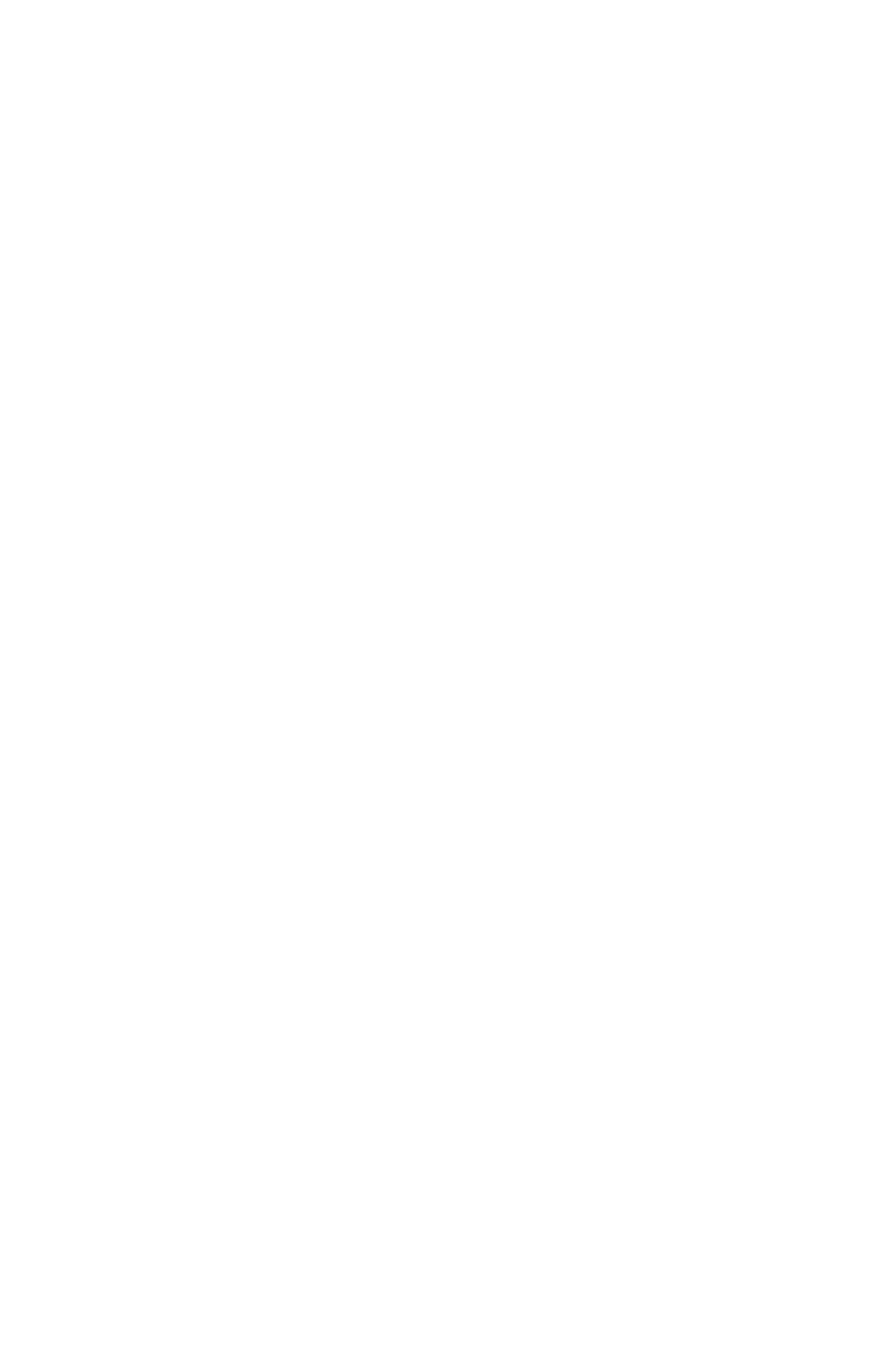

The Order of the Mass (version 1.0) Copyright © 2021 Chaldean Eparchy of St. Thomas the Apostle U.S.A. 25603 Berg Road | Southfield, Michigan | 48033 www.chaldeanchurch.org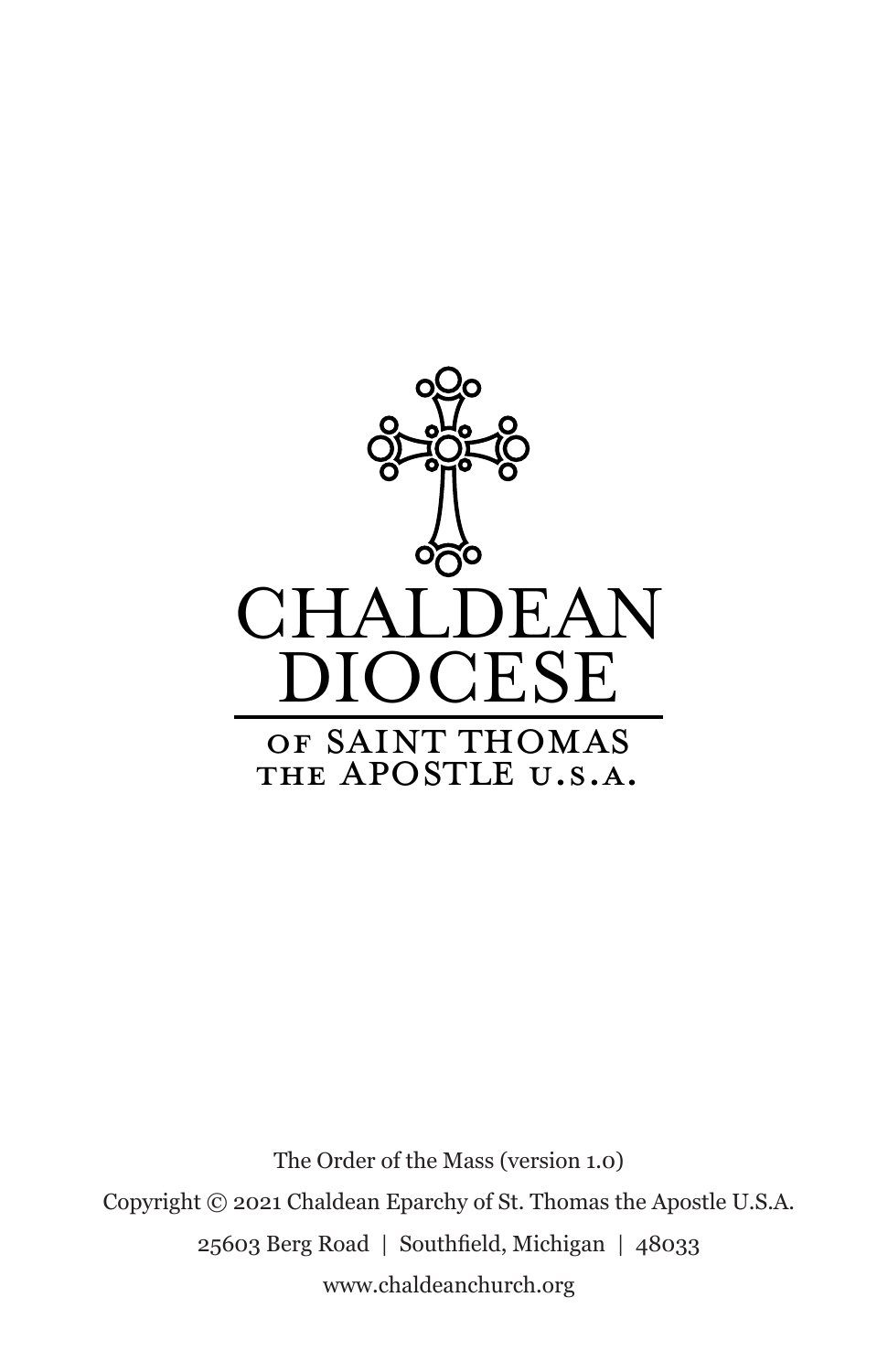### **THE ORDER OF THE MASS**

- Priest: Glory to God in the highest **(3x)**, peace on earth, and good hope to all, forever.
- People: Amen.
- Priest: Strengthen, our Lord and our God, our weakness by Your mercy that we may celebrate the Holy Mysteries, which have been given for the renewal and redemption of our weak nature, through the mercy of Your beloved Son, O Lord of all, forever.
- People: Amen.

### **Introductory Psalm**

(*Marmeetha*)

### **The** *Marmeetha* **proper for the day is prayed or the following:**

- Priest: I will thank You in the great assembly. *Halleluiah.*
- People: And praise You among many people.
- Priest: My tongue shall tell of Your righteousness.
- People: And of Your praise all day long.
- Priest: Glory be to the Father, and to the Son, and to the Holy Spirit.
- People: Forever and ever, amen and amen.
- Priest: *Halleluiah. Halleluiah. E-Halleluiah.*
- Server: Let us pray. Peace be with us.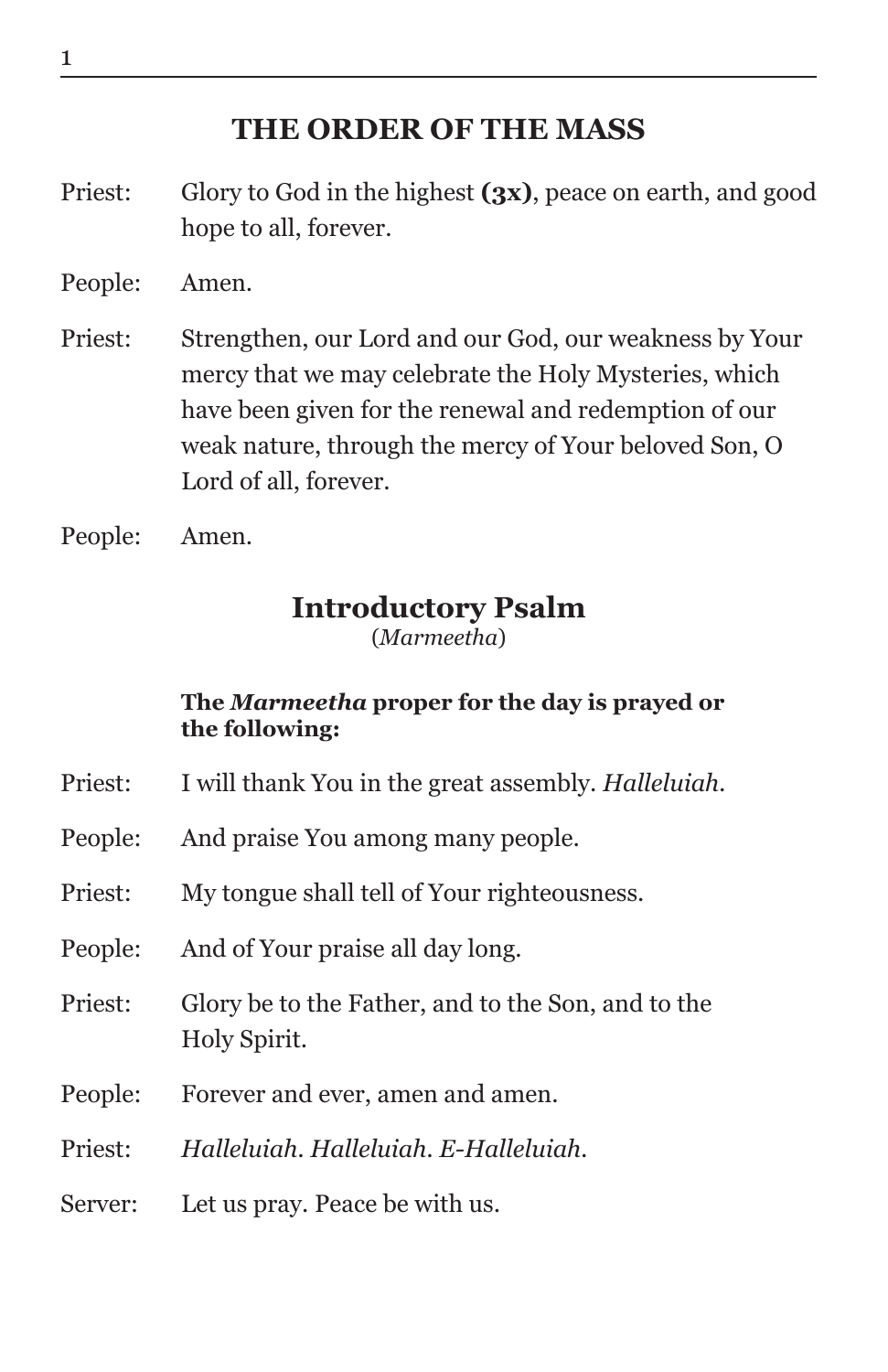# **On the Sundays and Feasts when morning or evening prayer is prayed, the following is recited:** Priest: I will thank You in the great assembly. *Halleluiah.* People: And praise You among many people. *Halleluiah.* Priest: *Halleluiah. Halleluiah. E-Halleluiah.* Server: Let us pray. Peace be with us. **Ordinary Days and Memorials:** Priest: Lord, who may abide in Your dwelling, and who may live on Your holy mountain? With pure thoughts, O Lord, let me stand before Your altar. Server: He who walks without blame and does what is right, who speaks the truth from his heart and does not slander with his tongue. Priest: He who does no evil to his friend nor accepts a bribe against his neighbor. Server: He who despises in his sight the wrathful and honors those who fear the Lord. Priest: He who swears to his friend and does not lie, and does not lend his money with interest. Server: He who does not take a bribe against the innocent. Whoever does these things is just and shall never be shaken. Priest: Glory be to the Father, and to the Son and to the Holy Spirit, forever and ever, amen and amen. With pure thoughts, O Lord, let me stand before Your altar. Server: Let us pray. Peace be with us.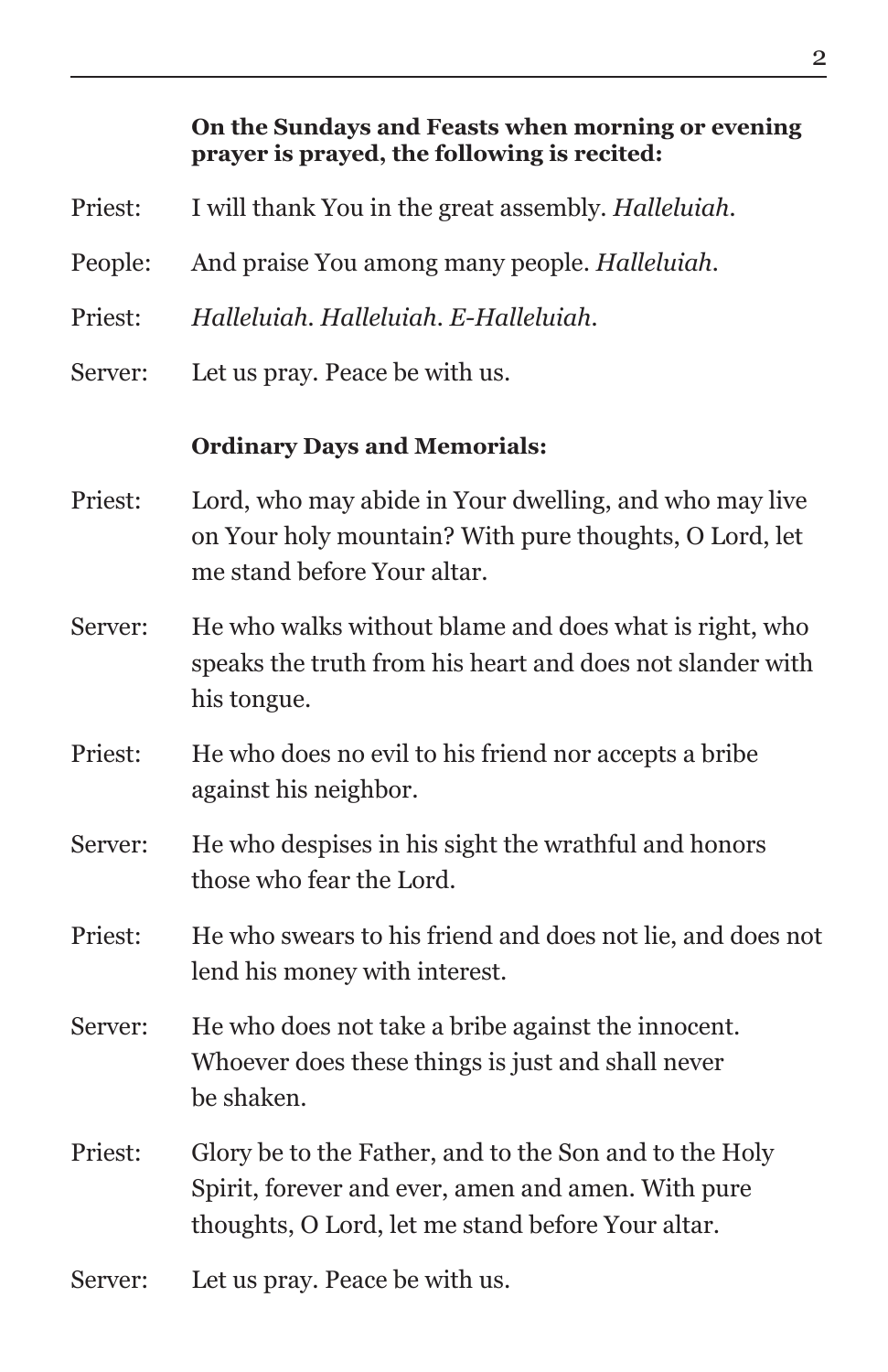### **Prayer Before Hymn of the Holy of Holies**

*('Oneetha d-Qanke)*

- Priest: We adore and glorify the great and holy Name of Your glorious Trinity for the grace that You have given us, O Lord of all, Father, Son, and Holy Spirit forever.
- People: Amen.

### **The server recites the** *'Oneetha d-Qanke* **proper for the day and concludes by saying:**

Server: Peace be with us.

### **Prayer Before** *Lakhu Mara*

### **Sundays and Feasts:**

Priest: When the pleasant fragrance of Your tender love embraces us, our Lord and our God, we are enlightened by Your truth and made worthy to welcome the revelation of Your beloved Son from heaven. There we will praise You unceasingly and glorify You in Your crowned Church filled with all graces and blessings, for You are the Lord and Creator of all, forever.

### **Ordinary Days, Memorials, and Funerals:**

Priest: For all Your benefits and graces for us that cannot be repaid, we praise and glorify You without ceasing in Your crowned Church filled with all graces and blessings, for You are the Lord and Creator of all, Father, Son, and Holy Spirit, forever.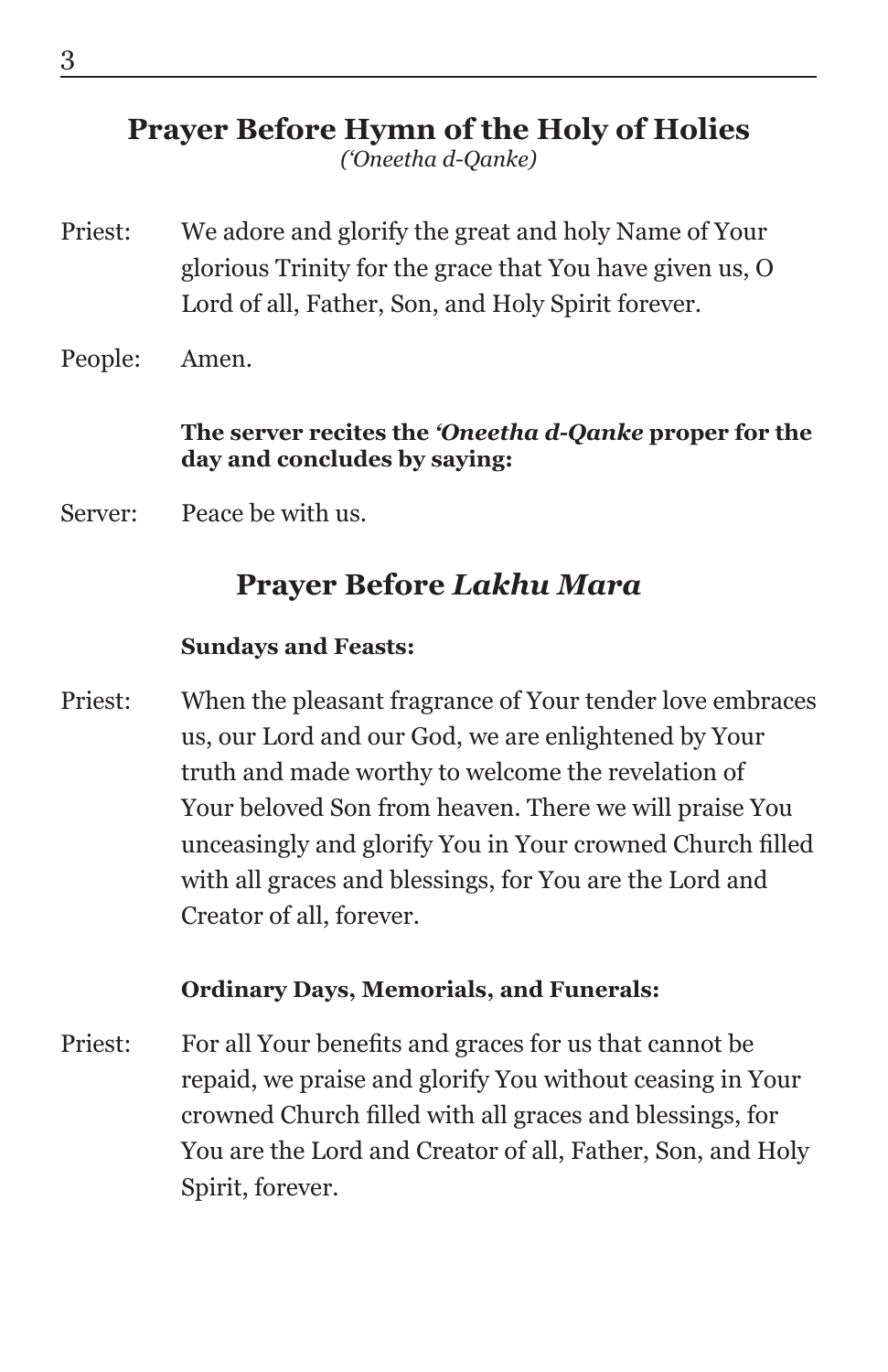### *Lakhu Mara* (To You, O Lord of All)

| People: | Amen. Lakhu Mara                               | Amen. To You, O Lord of        |  |
|---------|------------------------------------------------|--------------------------------|--|
|         | d-khulla mawdenan                              | all, we thank and to You       |  |
|         | wlakh Isho' msheeha                            | Jesus Christ we praise, for    |  |
|         | mshabheenan. Dattu                             | You are the resurrector of     |  |
|         | mnahmana d-paghrayn                            | our bodies and the savior of   |  |
|         | wattu paroqa                                   | our souls.                     |  |
|         | d-nawshathan.                                  |                                |  |
| Server: | <b>Sundays and Feasts:</b>                     |                                |  |
|         | Taw l-mawdayu                                  | It is good to thank the        |  |
|         | l-Marya walmizmar                              | Lord and praise His            |  |
|         | lashmakh mrayma.                               | exalted Name.                  |  |
|         | <b>Ordinary Days, Memorials, and Funerals:</b> |                                |  |
|         | Asheeghaith dakhya-                            | I washed my hands in           |  |
|         | 'eeth edhay withkarketh                        | innocence and processed        |  |
|         | l-madhibhakh Marya.                            | around Your altar, Lord.       |  |
| Pannla  | Lakhu Mara d-khulla                            | $T_0 V_{011}$ O Lord of all we |  |

- People: *Lakhu Mara d-khulla mawdenan wlakh Isho' msheeha mshabheenan. Dattu mnahmana d-paghrayn wattu paroqa d-nawshathan.*
- Server: † *Shuha lawa wlawra walruha dqudhsha. Min 'alam wa'dhamma l-'alam amen, wamen.*

To You, O Lord of all, we thank and to You Jesus Christ we praise, for You are the resurrector of our bodies and the savior of our souls.

† Glory be to the Father, and to the Son, and to the Holy Spirit, forever and ever, amen and amen.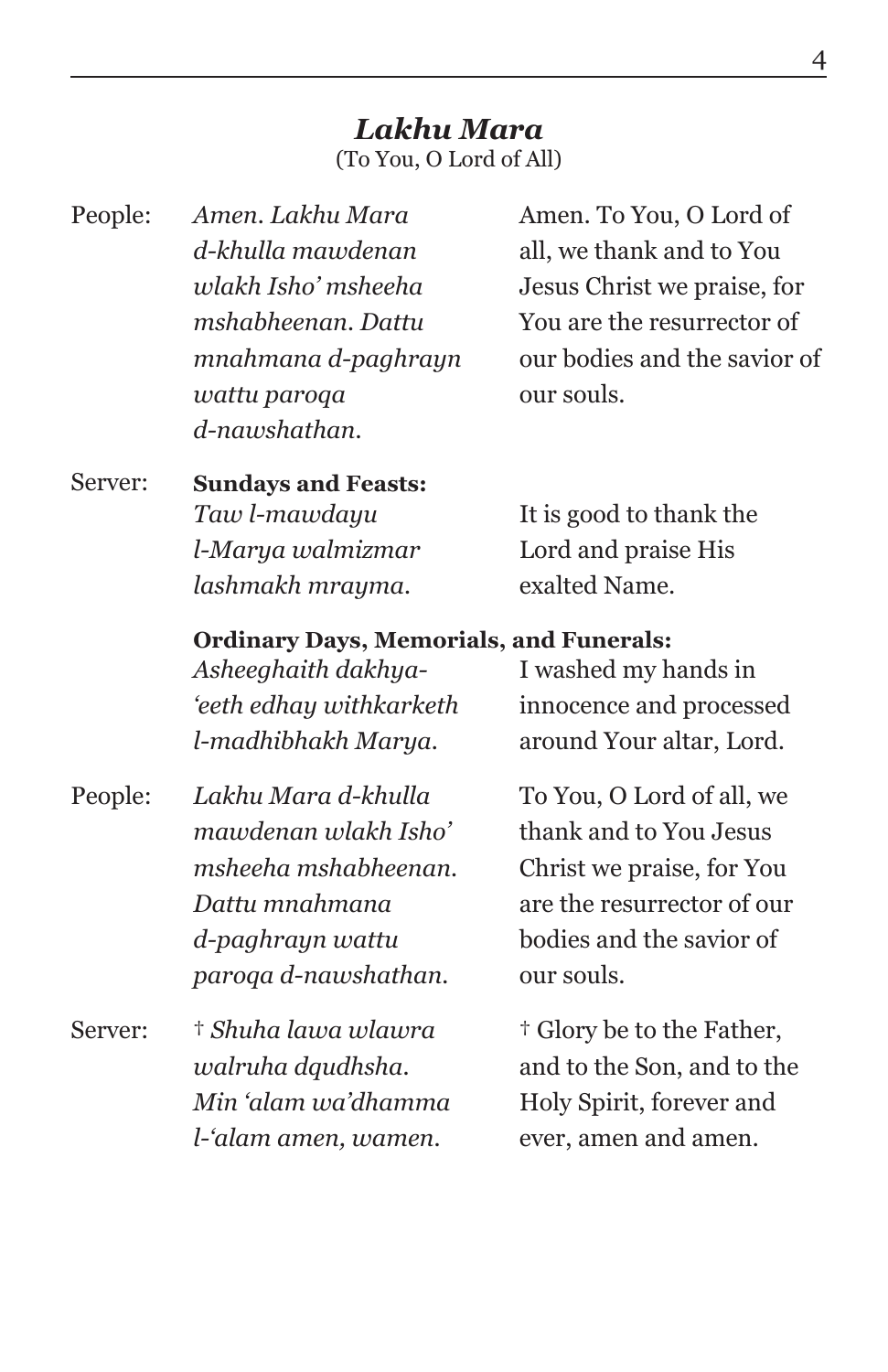| People: | Lakhu Mara d-khulla                                                                                                                                                                                                  | To You, O Lord of all, we          |
|---------|----------------------------------------------------------------------------------------------------------------------------------------------------------------------------------------------------------------------|------------------------------------|
|         | mawdenan wlakh Isho'                                                                                                                                                                                                 | thank and to You Jesus             |
|         | msheeha mshabheenan.                                                                                                                                                                                                 | Christ we praise, for You          |
|         | Dattu mnahmana                                                                                                                                                                                                       | are the resurrector of our         |
|         | d-paghrayn wattu                                                                                                                                                                                                     | bodies and the savior of           |
|         | paroqa d-nawshathan.                                                                                                                                                                                                 | our souls.                         |
| Server: | Nsalle. Shlama 'amman.                                                                                                                                                                                               | Let us pray. Peace be.<br>with us. |
| Priest: | Lord, You are truly the resurrector of our bodies, the good<br>savior of our souls, and the faithful guardian of our lives.<br>It is right to thank, adore, and glorify You at all times, O<br>Lord of all, forever. |                                    |
| People: | Amen.                                                                                                                                                                                                                |                                    |

### *Qadeesha Alaha*

(Holy God)

| Server: | Arym qalkhon wshabbah<br>kulleh 'amma l-alaha<br>hayya.                           | Raise your voice and praise<br>the living God.                                    |
|---------|-----------------------------------------------------------------------------------|-----------------------------------------------------------------------------------|
| People: | Qadeesha alaha,<br>qadeesha haylthana,<br>qadeesha la mayotha,<br>ithraham 'layn. | Holy God,<br>Holy Mighty One,<br>Holy Immortal One,<br>have mercy on us.          |
| Server: | † Shuha lawa wlawra<br>walruha dqudhsha.                                          | <sup>†</sup> Glory be to the Father,<br>and to the Son and to the<br>Holy Spirit. |
| People: | Qadeesha alaha,<br>qadeesha haylthana,<br>qadeesha la mayotha,<br>ithraham ʻlayn. | Holy God,<br>Holy Mighty One,<br>Holy Immortal One,<br>have mercy on us.          |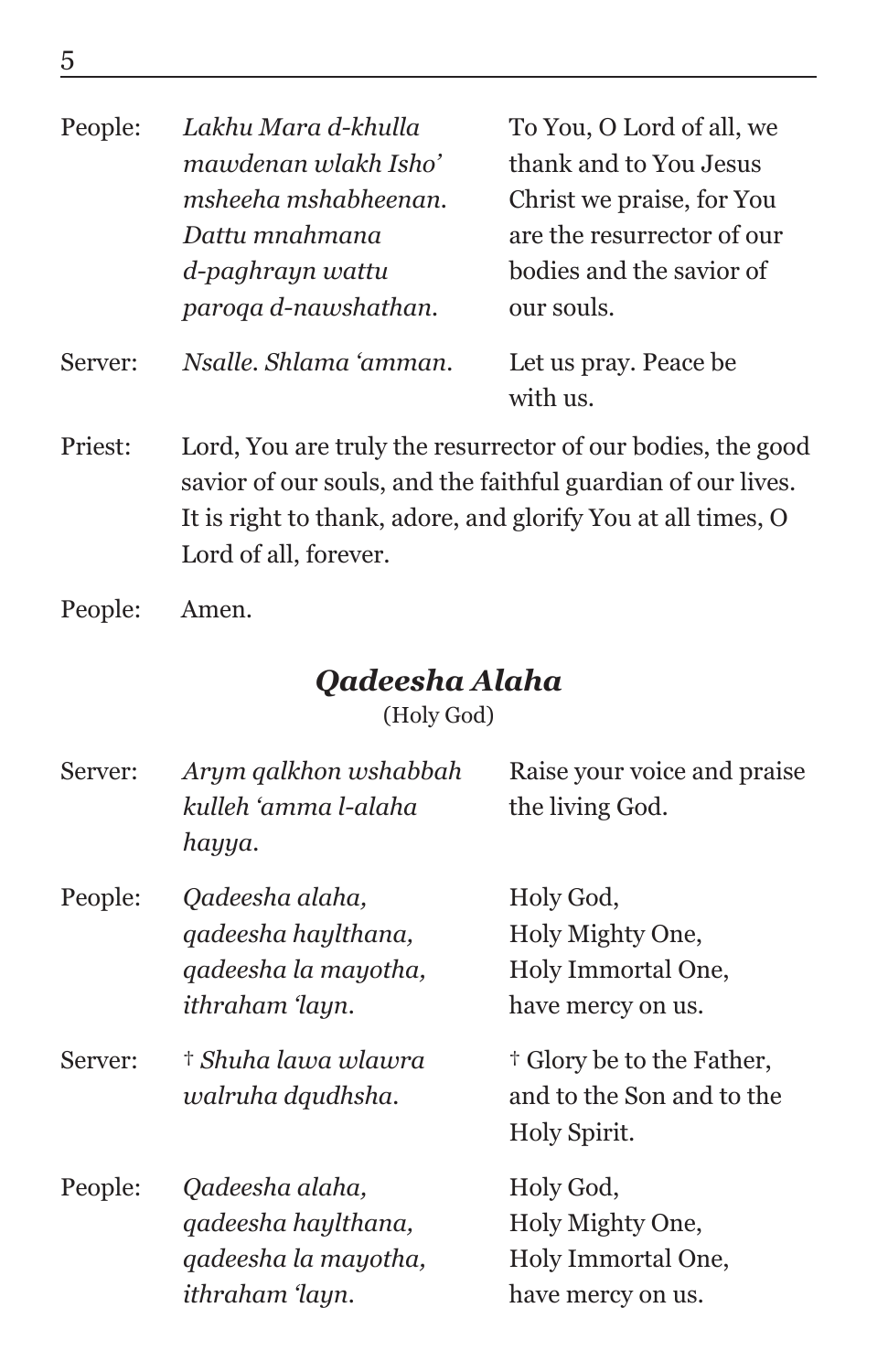| Server: | Min 'alam wa'dhamma<br>l-'alam amen, wamen.                                              | Forever and ever, amen<br>and amen.                                      |  |
|---------|------------------------------------------------------------------------------------------|--------------------------------------------------------------------------|--|
| People: | Qadeesha alaha,<br>qadeesha haylthana,<br>qadeesha la mayotha,<br><i>ithraham</i> 'layn. | Holy God,<br>Holy Mighty One,<br>Holy Immortal One,<br>have mercy on us. |  |
| Server: | Nsalle, Shlama 'amman,                                                                   | Let us pray. Peace be.<br>with us.                                       |  |

Priest: O Holy, Glorious, Mighty, and Immortal One, Who dwells and delights in the saints, we implore You, Lord, turn to us, forgive us, and have mercy on us as always, O Lord of all, † Father, Son, and Holy Spirit, forever.

People: Amen.

### **Prayer Before Readings**

### **Sundays and Feasts:**

Priest: Enlighten us, our Lord and our God, that we may listen to and understand Your pleasant, life-giving, and divine commands. Grant, through Your grace and mercy, that we may gain the gifts of love, hope, and salvation for our bodies and souls, and always sing a perpetual praise to You, O Lord of all, † Father, Son, and Holy Spirit, forever.

People: Amen.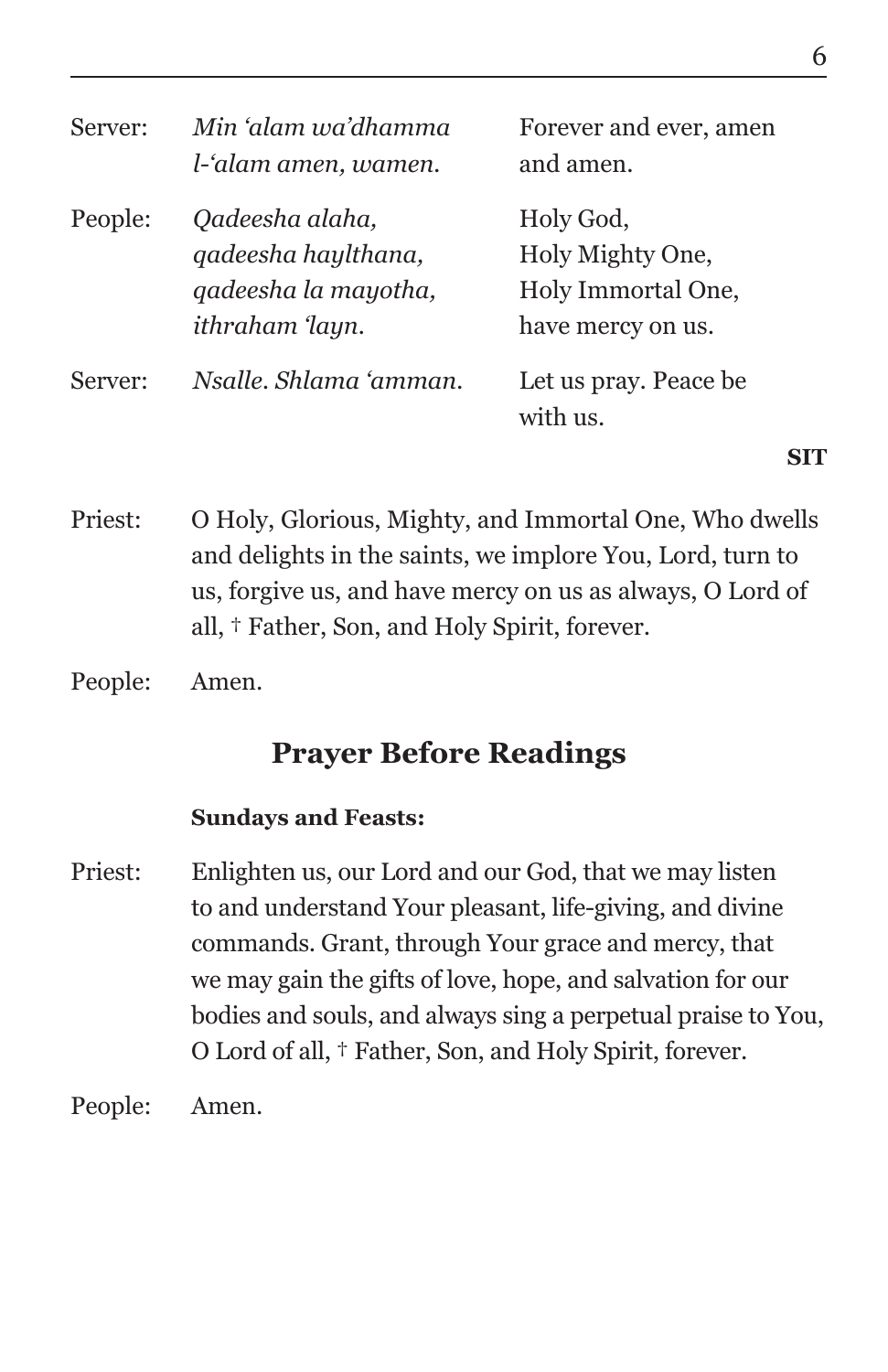### **Ordinary Days, Memorials, and Funerals:**

- Priest: Make us wise, O Lord, with Your teachings, enlighten us with Your knowledge, and sanctify our souls with Your truth. Grant that we may be obedient to Your words and faithful to Your commandments at all times, O Lord of all, forever.
- People: Amen.

## **First Reading**

*(Qiryana)*

- Server: Be attentive to the book of **N.** *Barekhmar*.
- Priest:  $\uparrow$  May Christ enlighten you with His teaching and make you a worthy model for those who are listening to you.

**Following the reading, the Psalm between the readings (***Shuraya***) that is proper for the day is prayed.**

### **Epistle**

### *(Shleeha)*

- Server: The letter of the apostle Paul to **N.** *Barekhmar.*
- Priest:  $\uparrow$  May Christ enlighten you with His teaching and make you a worthy model for those who are listening to you.

### **Following the Epistle, the server proclaims:**

Server: Let us stand in preparation to hear the Holy Gospel.

**STAND**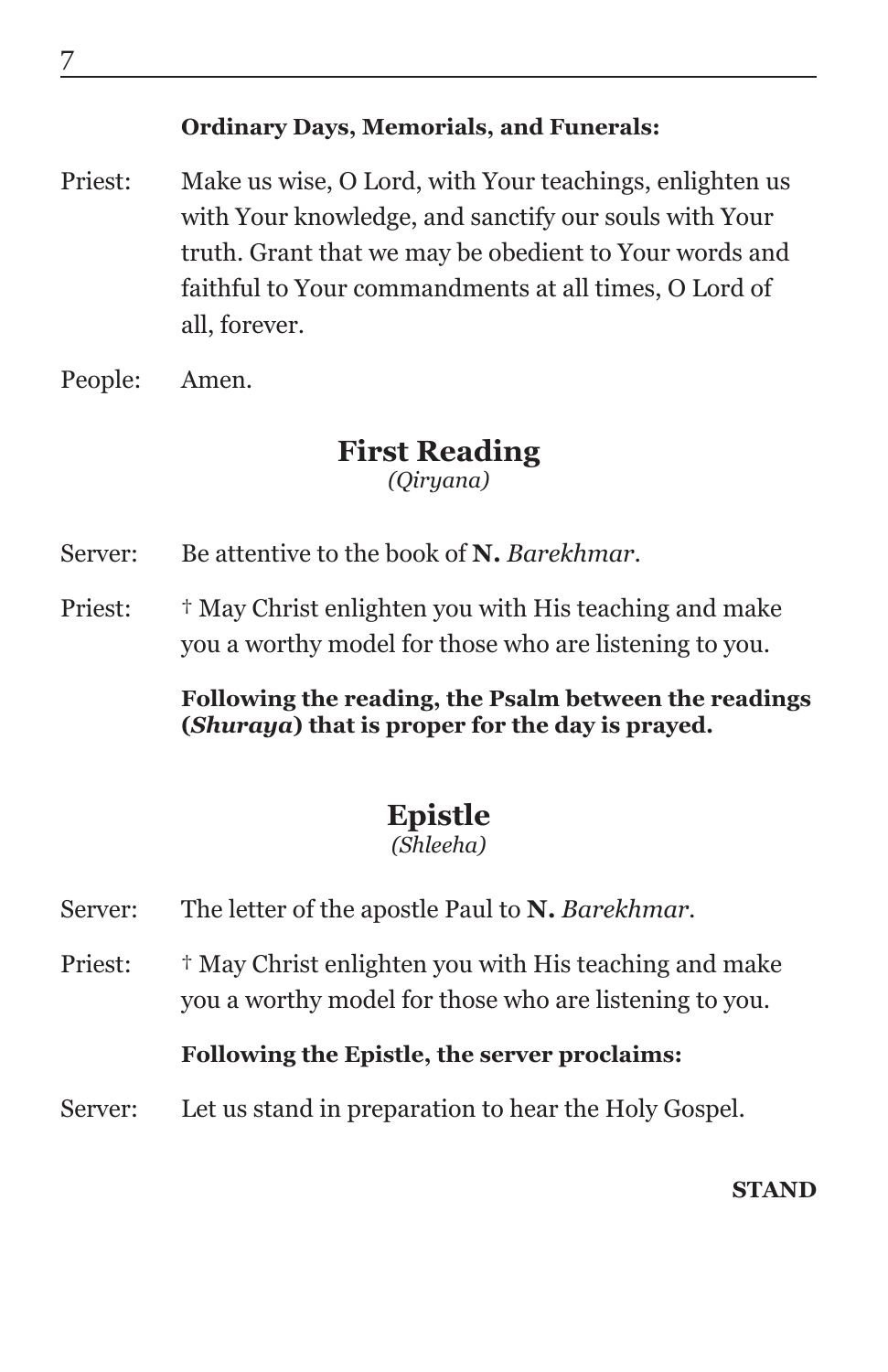### **Gospel Psalm** *(Zumara)*

People: *Halleluiah. Halleluiah. E-Halleluiah.*

#### **The Gospel Psalm is prayed or the following:**

Server: Have mercy on me God in Your grace, and in the greatness of Your compassion forgive my sins. **or:**

Your Word is a lamp to my feet and a light to my path.

### **Procession of the Gospel.**

| Server: | Bshilya hwaw wa-shlaw.                                                 | Be reverent and attentive.                                         |
|---------|------------------------------------------------------------------------|--------------------------------------------------------------------|
| Priest: | † Shlama 'amkhon.                                                      | <sup>†</sup> Peace be with you.                                    |
| People: | 'Ammakh w'am ruhakh.                                                   | With you and your spirit                                           |
| Priest: | Ewangalion gadeesha<br>d-maran Isho' msheeha,<br>karozutha $d$ - $N$ . | The Holy Gospel of<br>our Lord Jesus Christ,<br>according to $N$ . |
| People: | † Shuha lamsheeha Maran.<br>Amen.                                      | <sup>†</sup> Glory to Christ our Lord.                             |

#### **Gospel Reading** *(Ewangalion)*

### **The Gospel is chanted or recited and concluded by proclaiming:**

| Priest: | † Shuha l-Alaha        | <sup>†</sup> Glory to God forever. |
|---------|------------------------|------------------------------------|
|         | ameena-eeth.           |                                    |
| People: | Shuha lamsheeha Maran. | Glory to Christ our Lord.          |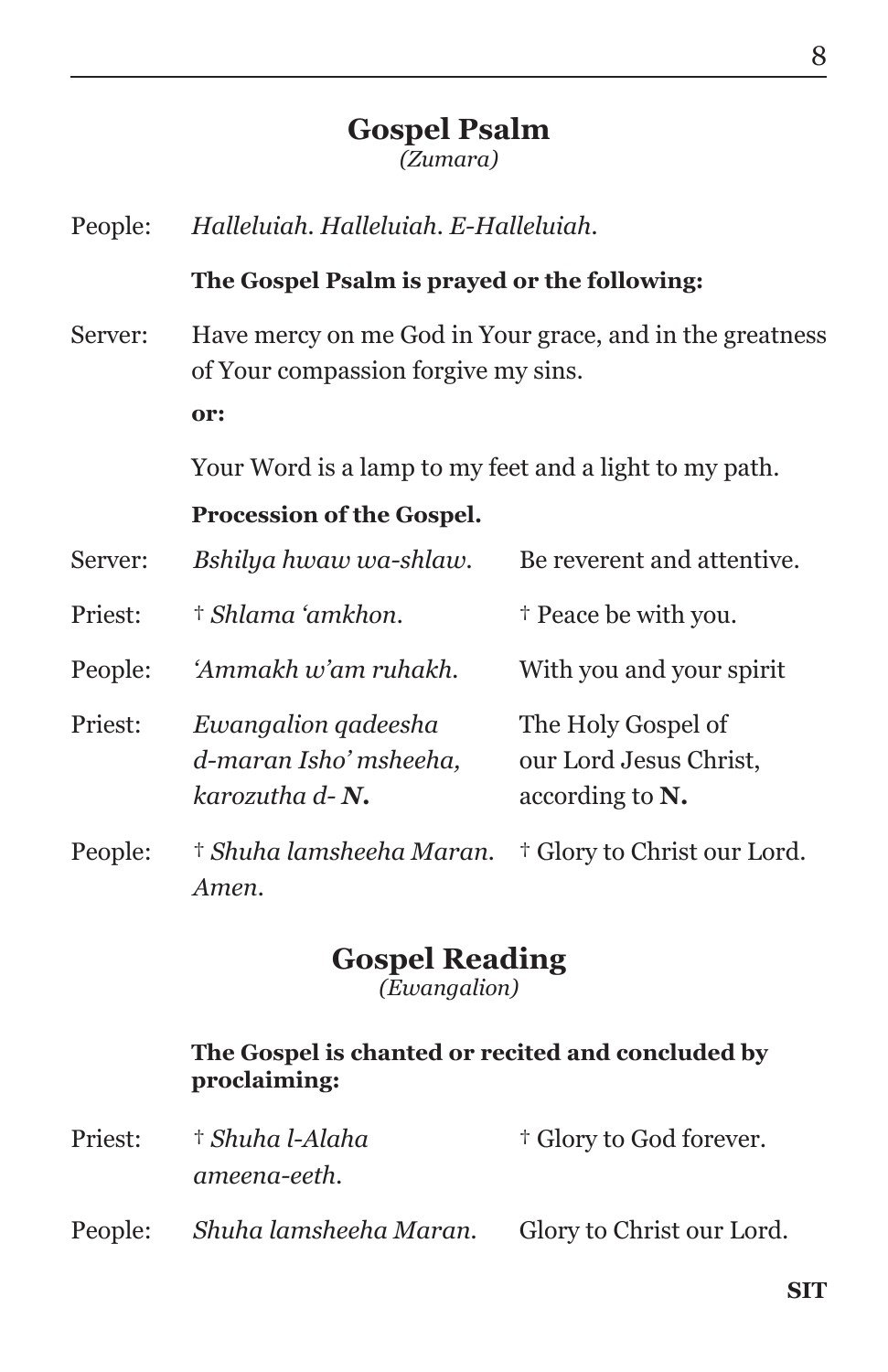### **Petitions**

#### **STAND**

#### **Petitions are recited on Sundays and Feasts. On Ordinary Days, Memorials, and Funerals, petitions are omitted. The server then proclaims:**

- Server: Let us together entrust our souls to the Father, Son, and Holy Spirit, forever.
- Priest: O Lord Almighty God, we beseech and implore You. Fulfill Your grace in us and pour out Your gifts through us. May Your divine mercies and love be for the remission of debts and the forgiveness of sins of all Your faithful, whom You have chosen for Yourself in Your grace and mercies, O Lord of all,  $\dagger$  Father, Son, and Holy Spirit, forever.

**SIT**

### **Offertory**

### **The Hymn of the Mysteries (***'Oneetha d-Raze***) that is proper for the day is prayed or the following:**

| Msabbaro sabreth b-Marya: My hope is in the Lord:<br>Server: |  |
|--------------------------------------------------------------|--|
|--------------------------------------------------------------|--|

People: *Paghreh damsheeha wathmeh yaqeera 'al madhbah qudhsha, b-theheltha wawrehemtha kullan nithqaraw leh w-'am malakhe nyabew leh qadeesh, qadeesh, qadeesh Marya Alaha.*

The Precious Body and Blood of Christ are on the holy altar. Let us draw near to Him in reverence and in love and with the angels let us sing: holy, holy, holy is the Lord our God.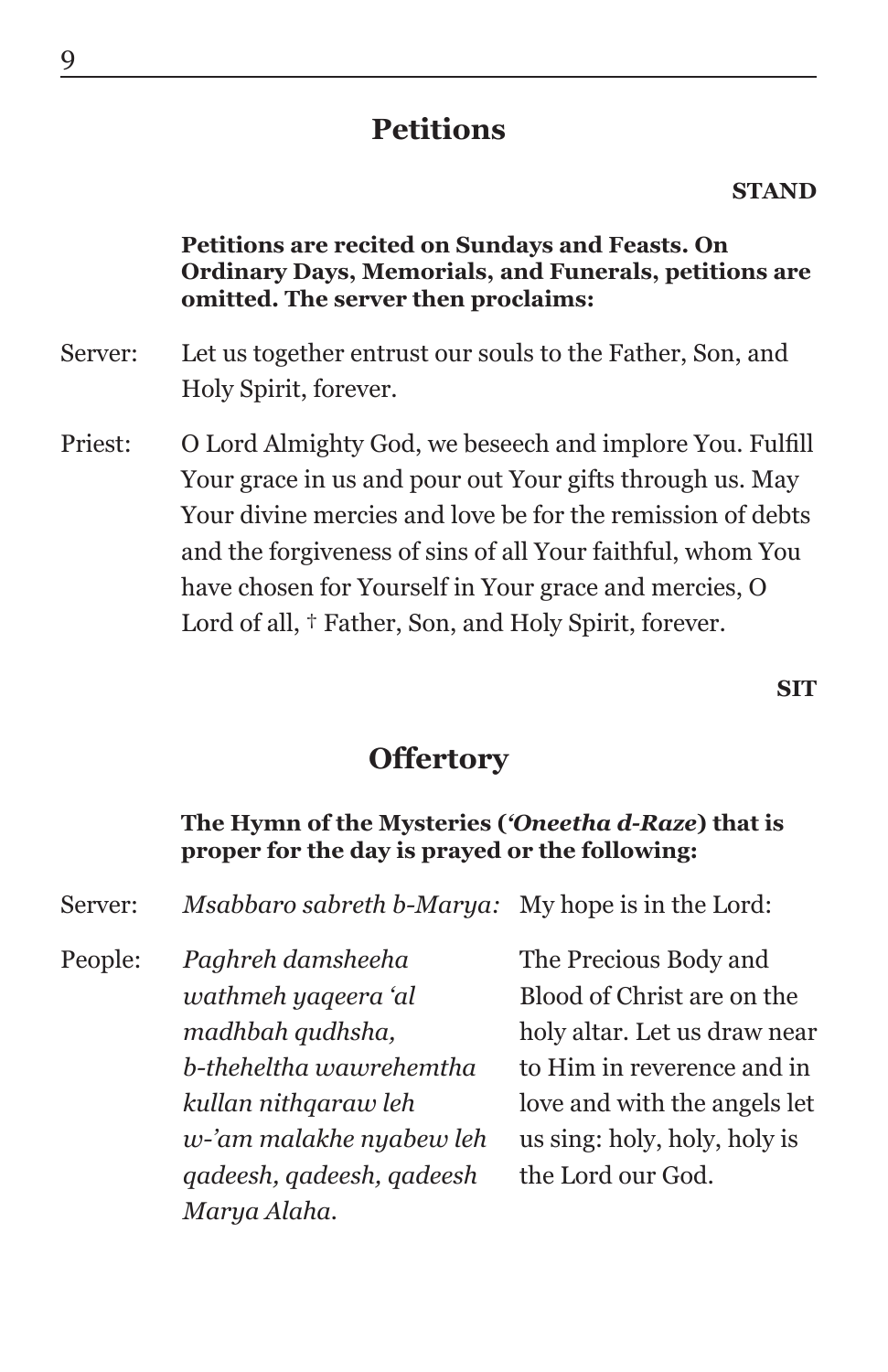### **Or the following during Funerals:**

| Server: | Dattu kumra l-'alam:                                                                                                        | You are a priest forever:                                                                                                                                     |
|---------|-----------------------------------------------------------------------------------------------------------------------------|---------------------------------------------------------------------------------------------------------------------------------------------------------------|
| People: | Rab kumre d-thawdeenan<br>wam-hasyana. msheeha<br>dahwa hlapayn dewha<br>mqabla dla muma. Minakh<br>shaleenan shuqan hawbe. | O Christ, the High Priest of<br>our faith and forgiveness,<br>You became for us an<br>unstained and acceptable<br>offering. We beg from You                   |
|         | Ma d-thaqayn kursay<br>deena. Mpasat gair<br>b-hashaw dakhyanan.<br>D-weh hasht withneseet<br>mitol purganan.               | to forgive our offenses on<br>the great day of the final<br>judgment, for our nature<br>is weak and through this<br>nature You suffered for our<br>salvation. |

Server: Let us pray. Peace be with us.

Priest: May Christ, Who was sacrificed for our salvation and commanded us to make a memorial of His death, burial, and resurrection, accept this sacrifice from our hands by His grace and mercy, forever, amen.

> By Your command, our Lord and our God **(3x)**, these glorious, holy, life-giving, and divine Mysteries are set and placed upon the absolving altar until the second coming of our Lord from heaven. To Him be glory at all times and forever. Amen.

People: May this sacrifice be accepted and sanctified by the Word of God and the Holy Spirit that it may be for our help and salvation, and life everlasting in the Kingdom of heaven through the grace of Christ.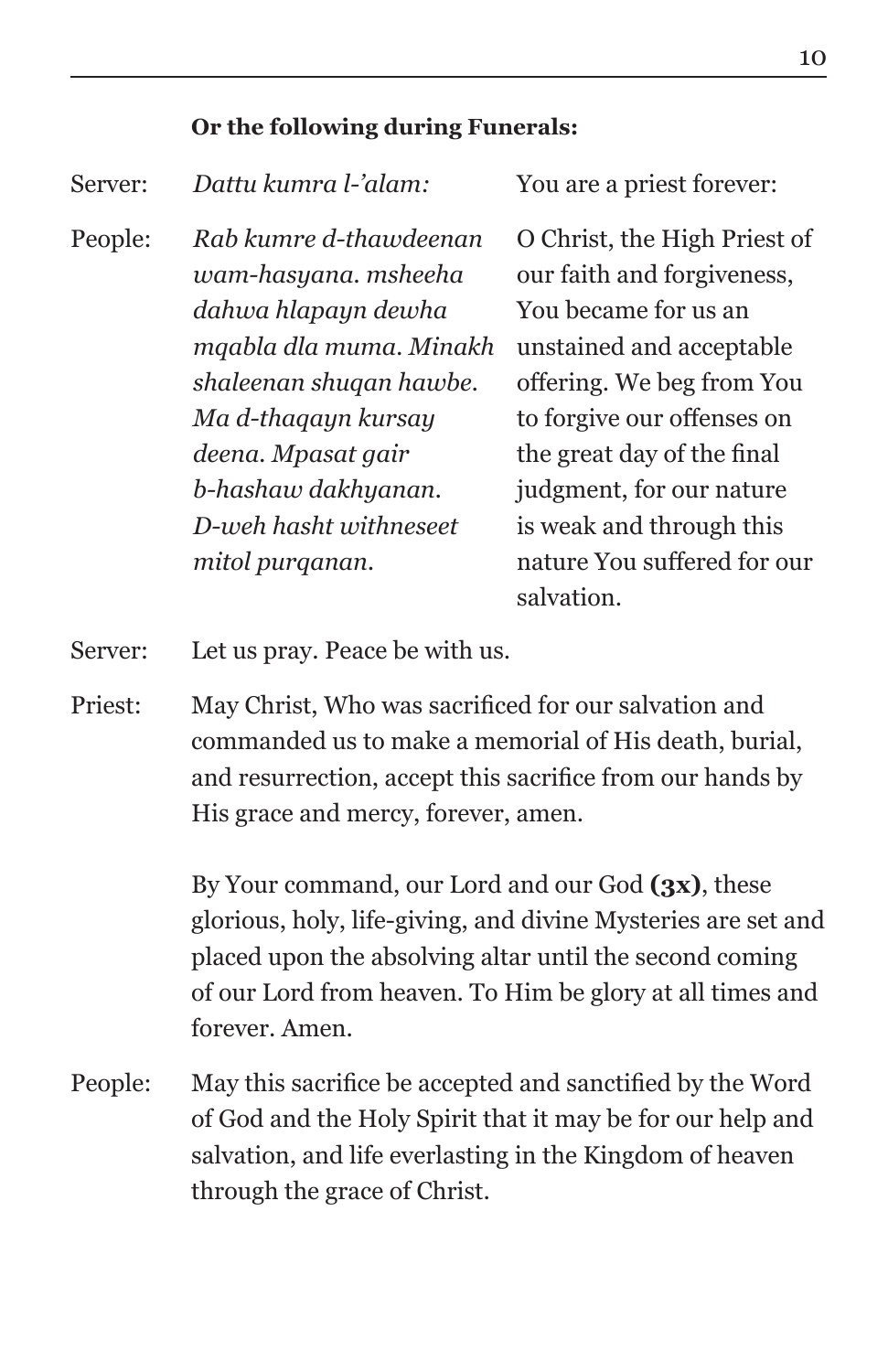Priest: † *Shuha lawa w-lawra walruha dqudhsha. 'al madhbah qudhsha nehwe dukhranah dawthulta Maryam, immeh dalaha.*

People: *Min 'alam wa'dhamma l-'alam amen, wamen. shleehaw dawra, wrahmaw deeheedha, Salaw d-nehweh Shayna bawreetha.*

Priest: *Nemar kulleh 'amma amen wamen. Dukhran Mar N. 'al madhbah qudhsha, 'am kene dansah w-sahde dithkallal.*

People: *Ha shkhew 'al sawrakh kulhon 'anneedhayn, d-waqyamtakh shweehta, bshuha tqeem innon.*

† Glory be to the Father, and to the Son, and to the Holy Spirit. On the holy altar, let us remember the Virgin Mary, the Mother of God.

Forever and ever, amen and amen. Friends and apostles of the only Son, pray that there may be peace in creation.

Let all people say "amen and amen." On the holy altar, we recall Saint **N.** with the triumphant and the crowned martyrs.

All the departed are waiting in hope, that by Your glorious resurrection, You will raise them in glory.

**STAND**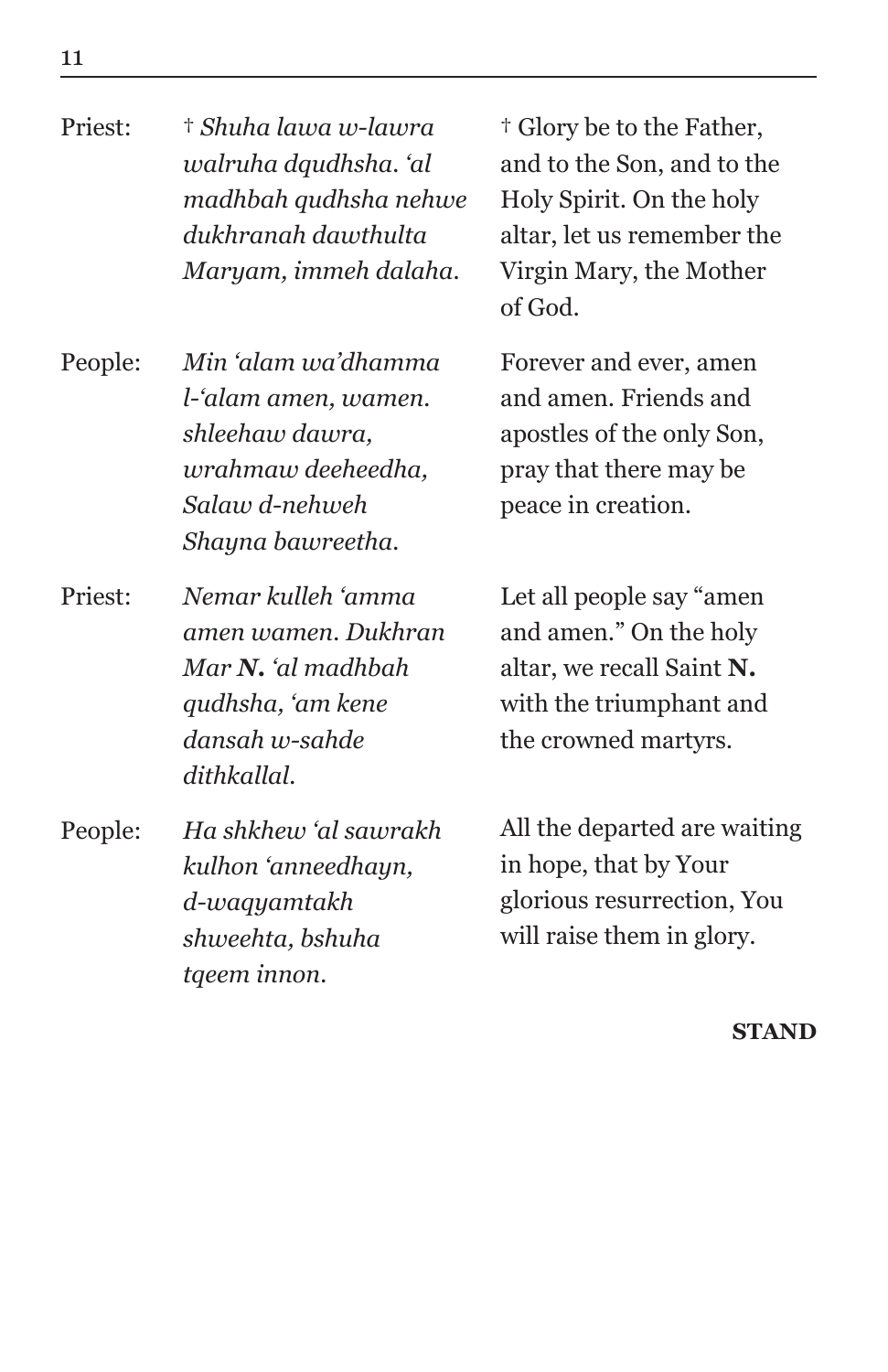### **The Creed**

Priest/ People: **We believe** in one God, the Father almighty, maker of heaven and earth, of all things visible and invisible.

> We believe in one Lord Jesus Christ, the Only Begotten Son of God, born of the Father before all ages. God from God, Light from Light, true God from true God, begotten, not made, consubstantial with the Father; through Him all things were made. For us and for our salvation He came down from heaven, and by the Holy Spirit was incarnate of the Virgin Mary, and became man.

> For our sake He was crucified under Pontius Pilate, He suffered death and was buried, and rose again on the third day in accordance with the Scriptures. He ascended into heaven and is seated at the right hand of the Father. He will come again in glory to judge the living and the dead and His Kingdom will have no end.

> We believe in the Holy Spirit, the Lord, the giver of life, Who proceeds from the Father and the Son, Who with the Father and the Son is adored and glorified, Who has spoken through the prophets.

We believe in one, holy, catholic, and apostolic Church. We confess one baptism for the forgiveness of sins and look forward to the resurrection of the dead and the life of the world to come. Amen.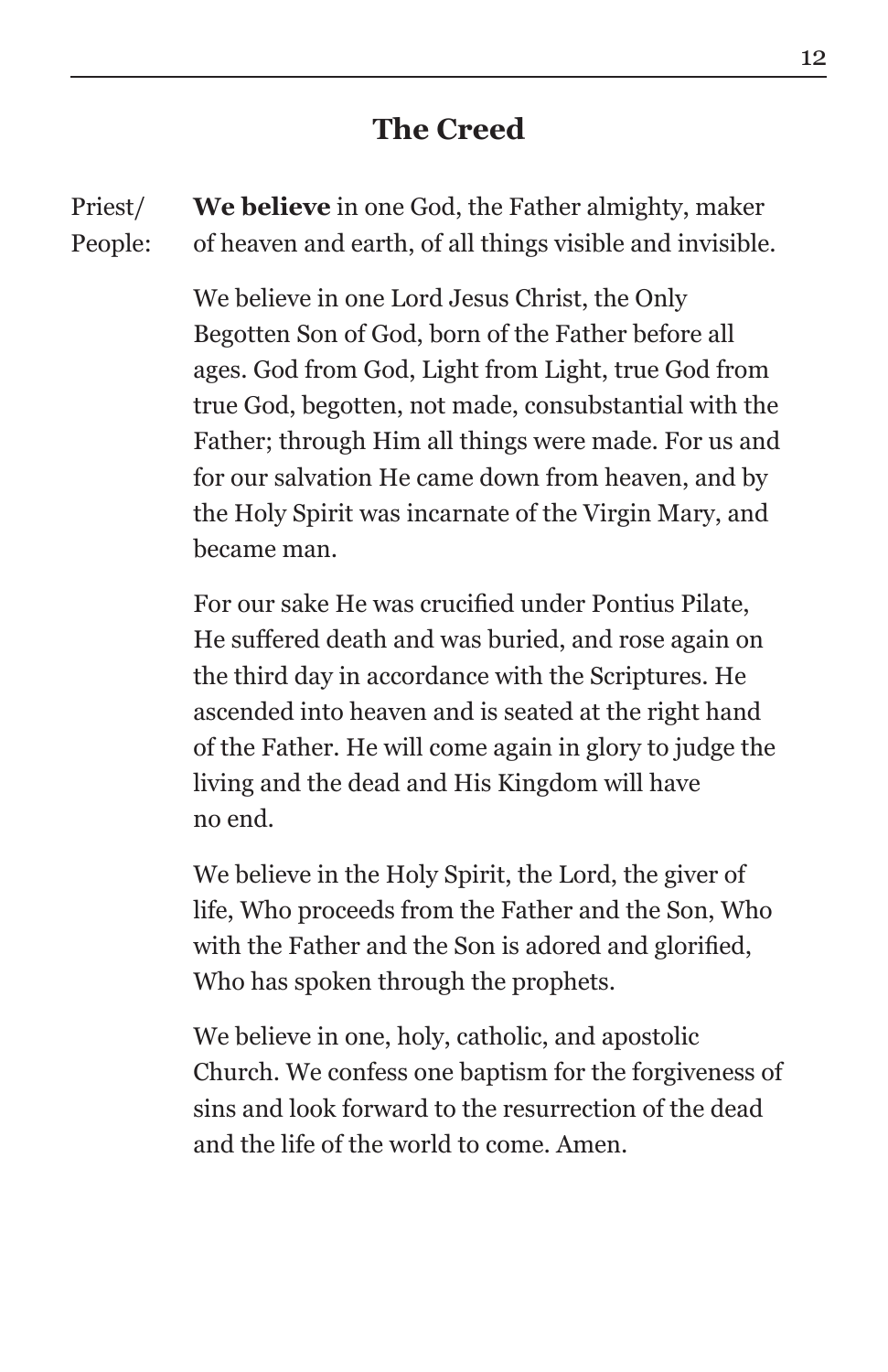### **Diptychs** (The Book of the Living and the Dead)

Server: Let us pray. Peace be with us. Pray in the memory of our fathers: patriarchs, bishops, priests, deacons, the youth and the consecrated, and all those who have departed from this world in true faith. Let us also pray for our fathers and mothers, brothers and sisters, sons and daughters, and for all rulers who love Christ. Let us also remember all the prophets and apostles, and the martyrs and confessors here and everywhere. May God, Who crowned them, give us with them, on the day of the resurrection from the dead, good hope and a share in the inheritance of life in the Kingdom of heaven. *Barekhmar*.

### **The First** *Quddasha*

(The Mass of the Blessed Apostles)

Priest: We give You thanks, O Lord, for the abundance of Your graces. Though we are sinners and wretched, but through Your mercy, You have made us worthy to serve the sacred Mysteries of the Body and Blood of Your Christ. We ask help from You for the strength of our souls so that with perfect charity and true faith, we celebrate Your gift to us and we raise to You glory, honor, thanksgiving, and praise, now, at all times, and forever.

People: Amen.

| Priest: | † Shlama 'amkhon.                                                                      | <sup>†</sup> Peace be with you.               |
|---------|----------------------------------------------------------------------------------------|-----------------------------------------------|
| People: | 'Ammakh w'am ruhakh.                                                                   | With you and your spirit.                     |
| Server: | Ahhay, haw shlama hadh<br><i>l-hadh b-hubbeh damsheed.</i> peace to one another in the | Brothers and sisters, give<br>love of Christ. |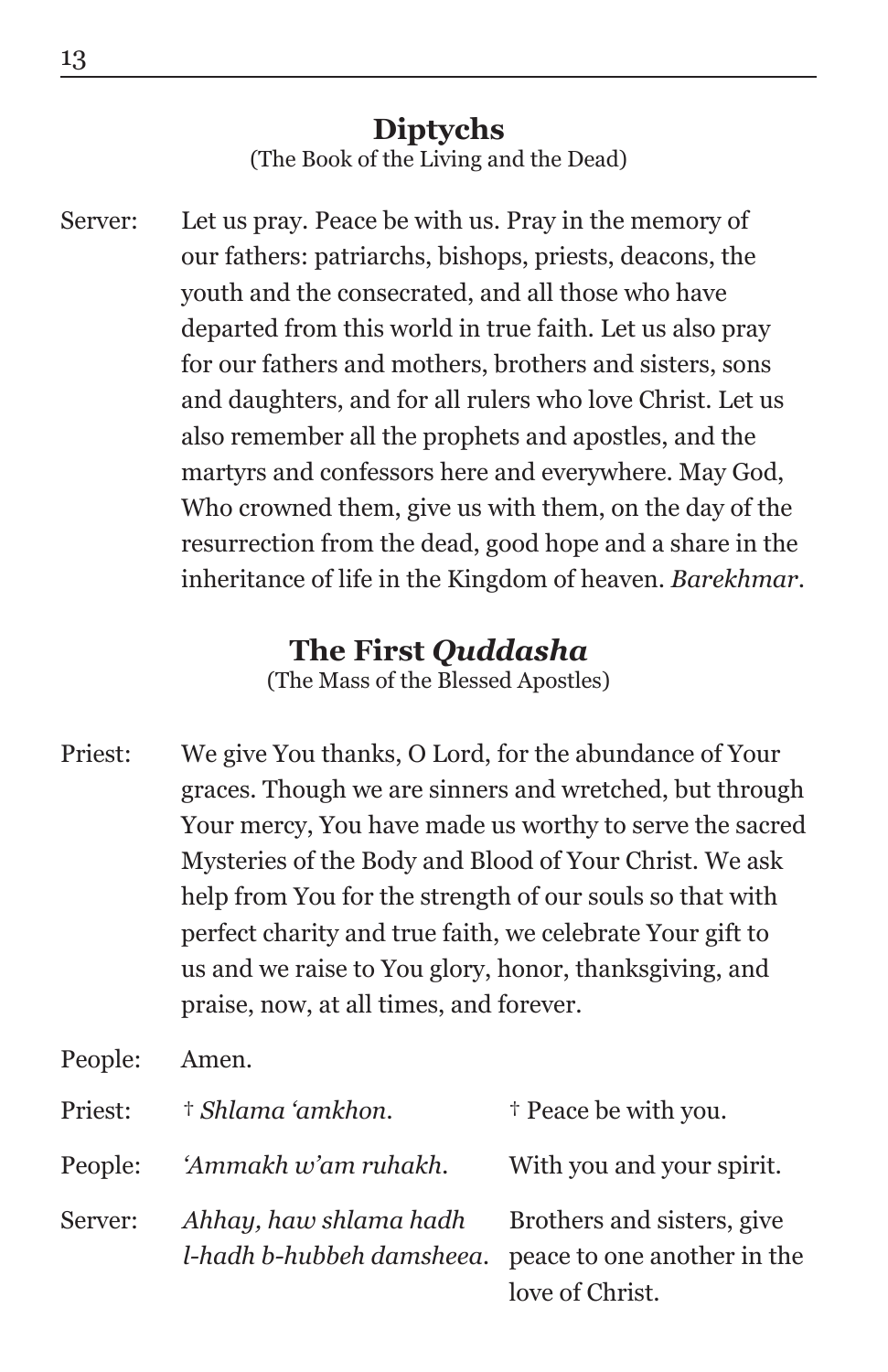### **The choir chants a hymn of peace or the following is recited:**

Server: *Nishqlun ture shlama l'-ammakh:*

The mountains shall bring peace to Your People:

People: *Shlama w shayna hawe l-'ammukh shayne d'alma. msheeha d-thele dimkhalislen. Zro' huyadha b-yale d-'edta dimzamreelukh shuha immid malakhe. Maqim kahne, mshayen malke, w-mbatil qitla min kulla ar'a. Ntor l-kinsha d-saghodhukh d-illukh k-qaray b-kul 'idane. W-marhiq mara b-tawuthukh. W-basmee kreehe behnanukh. Pshot eedha d-rahmi dee-yukh emmed kul an deelay eeqe. Maran hon illan.*

Peace and harmony be to Your people, O Christ, the peace of the world, Who came to save us. Spread unity among the children of the Church that they may sing glory with the angels. Raise up priests, pacify kings, and put an end to all violence throughout the world. Care for Your faithful, who at all times call on You. Through Your grace remove all pain that in Your mercy the sick be healed. Stretch forth Your compassionate hand to all who are in misery. O Lord, have mercy on us.

### **The server concludes with the following:**

Server: Let us praise, beseech, and implore the Lord in innocence and penance. Behold what is taking place before you: the consecration of these awesome Mysteries. The priest **(bishop)** has approached to pray that through his mediation, peace may increase among you. Cast down your eyes and raise your thoughts to heaven. Ask and beseech at this moment and let no one dare to speak.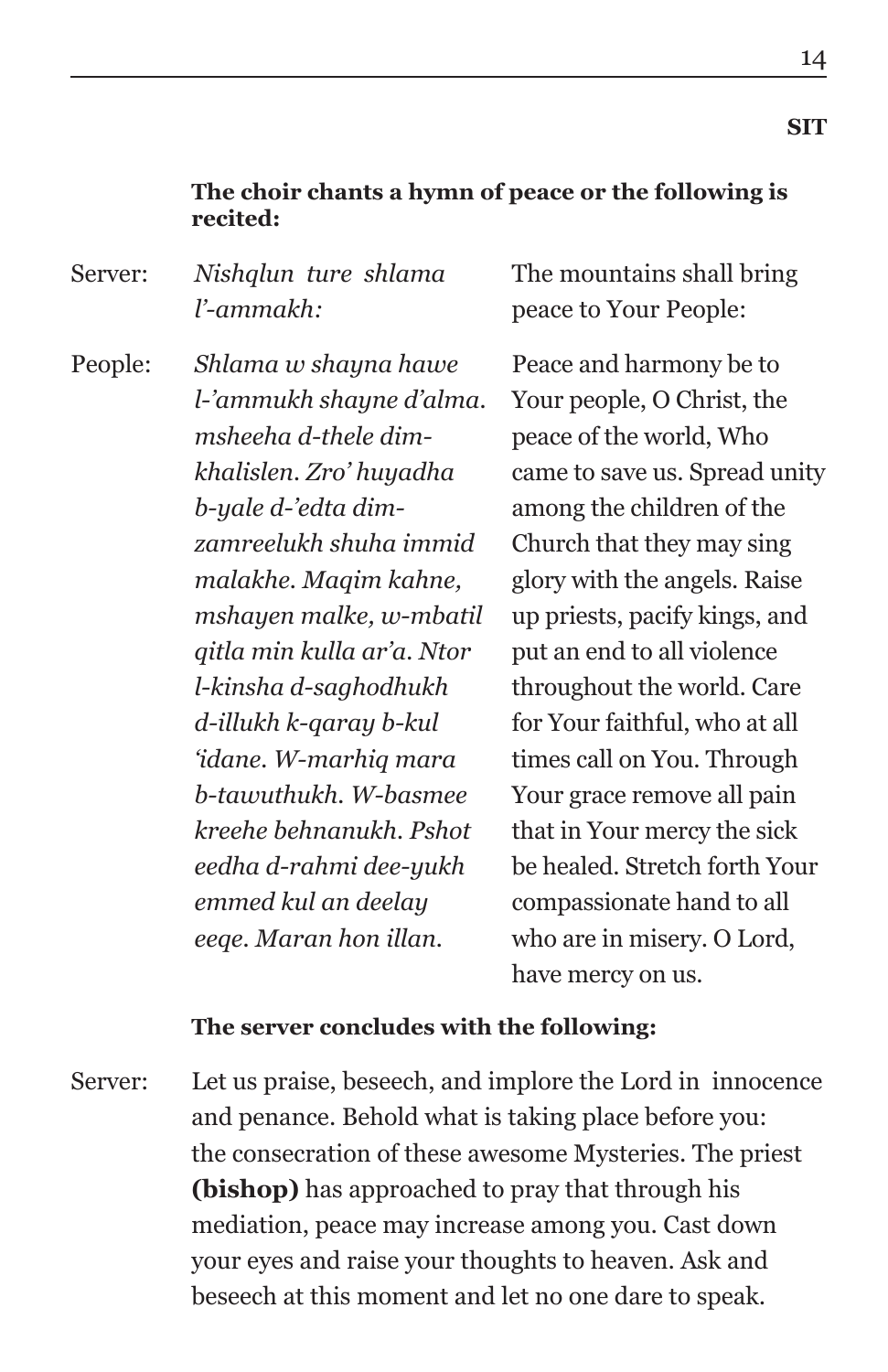|         | Let him who prays pray in his heart. In silence and in<br>reverence, pray that peace be with us.                                                                                                                                              |
|---------|-----------------------------------------------------------------------------------------------------------------------------------------------------------------------------------------------------------------------------------------------|
| Priest: | The grace of our Lord Jesus Christ, the love of God the<br>Father, and the communion of the Holy Spirit be with us,<br>now, at all times, and forever.                                                                                        |
| People: | Amen.                                                                                                                                                                                                                                         |
| Priest: | Lift up your thoughts.                                                                                                                                                                                                                        |
| People: | To You, God of Abraham, Isaac, and Israel, the king<br>of glory.                                                                                                                                                                              |
| Priest: | This sacrifice is offered to God, the Lord of all.                                                                                                                                                                                            |
| People: | It is right and just.                                                                                                                                                                                                                         |
| Server: | Peace be with us.                                                                                                                                                                                                                             |
| Priest: | The Name of the glorious Trinity, Father, Son, and Holy<br>Spirit, is worthy of glory from every mouth, thanksgiving<br>from every tongue, and adoration and exaltation from all<br>creation. O Lord, You created the world in Your grace and |

its inhabitants in Your compassion, redeemed mankind in Your mercy. With countless heavenly beings who worship Your greatness, myriads of angels, beings of light and spirit, who glorify Your Name; and with the holy cherubim and spiritual seraphim, who offer adoration to Your Majesty,

#### **KNEEL**

People: Holy, holy, holy is the Lord God almighty. Heaven and earth are filled with His glories. Hosanna in the highest. Hosanna to the Son of David. Blessed is He Who came and will come in the Name of the Lord. Hosanna in the highest.

they proclaim by saying: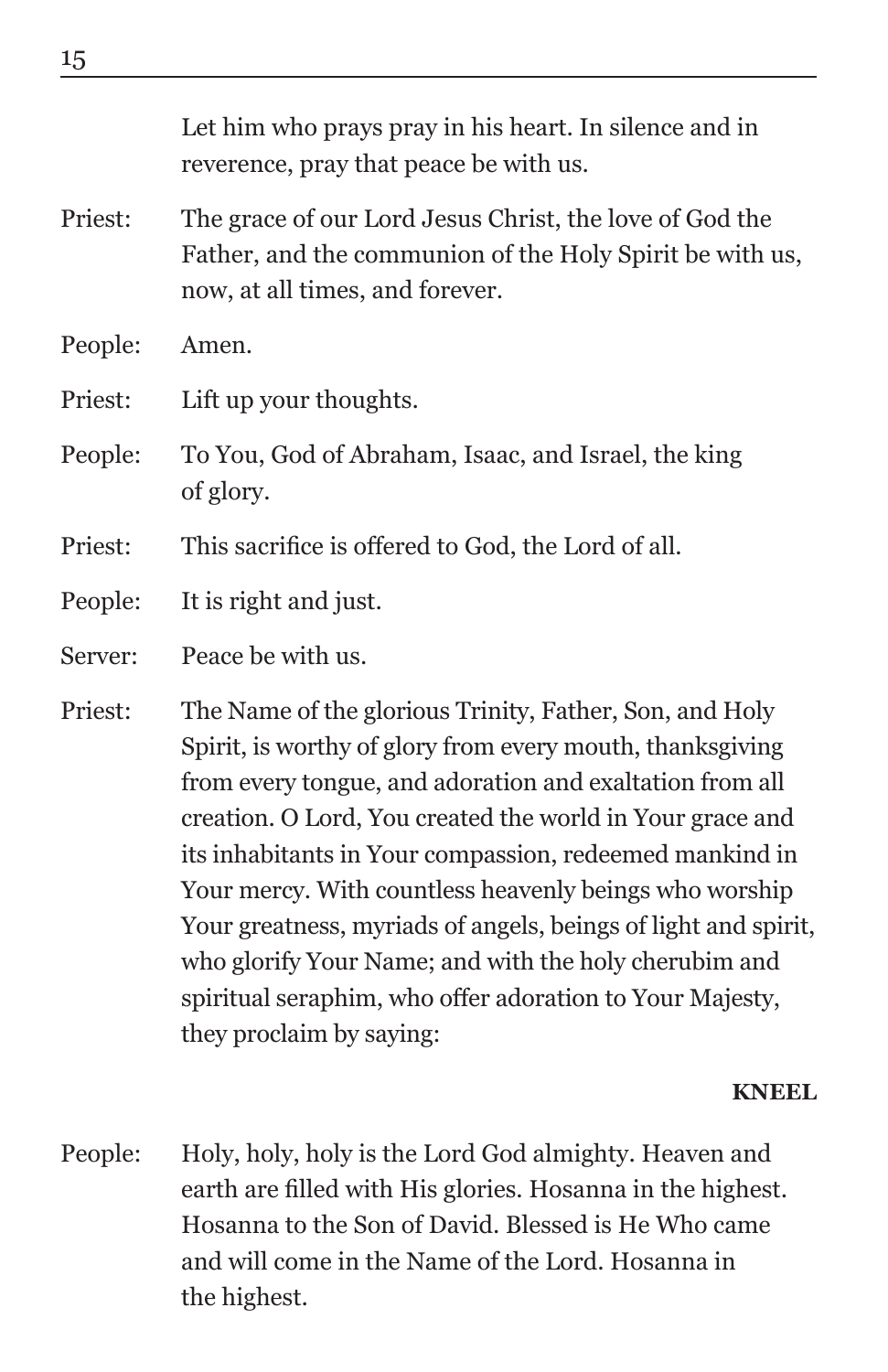Priest: With these heavenly hosts, we praise You, O Lord **(2x)**, and we bless Your Word, the hidden offspring of Your bosom, the likeness and the glory of Your splendor, and the image of Your substance. He did not deem equality with You as something to be robbed, but emptied Himself, and took the form of a slave. He left us a memorial of our salvation, this Mystery, which we offer before You.

> On the night He was betrayed, He took bread with His sacred hands, raised His eyes to You, God, His Almighty Father, gave You thanks, and blessed. He broke the bread, gave it to His disciples, and said: Take this, all of you, and eat of it. **This is My Body**, which will be given up for you for the forgiveness of sins.

People: Amen.

Priest: In a similar way, after the supper, He took the cup with His sacred hands, and gave You thanks and blessed. He gave the cup to His disciples, and said: Take this, all of you, and drink from it. **This is My Blood**, the Blood of the new and everlasting covenant, the Mystery of faith, which will be shed for you and for many for the forgiveness of sins.

People: Amen.

- Priest: Whenever you do this, do it in memory of me.
- People: We believe and confess.

**SIT**

Priest: As You have commanded us, we, Your humble, weak, and feeble servants, have gathered here to celebrate Your great mercy toward us which cannot be repaid. For You, our Lord and our God, have assumed our humanity that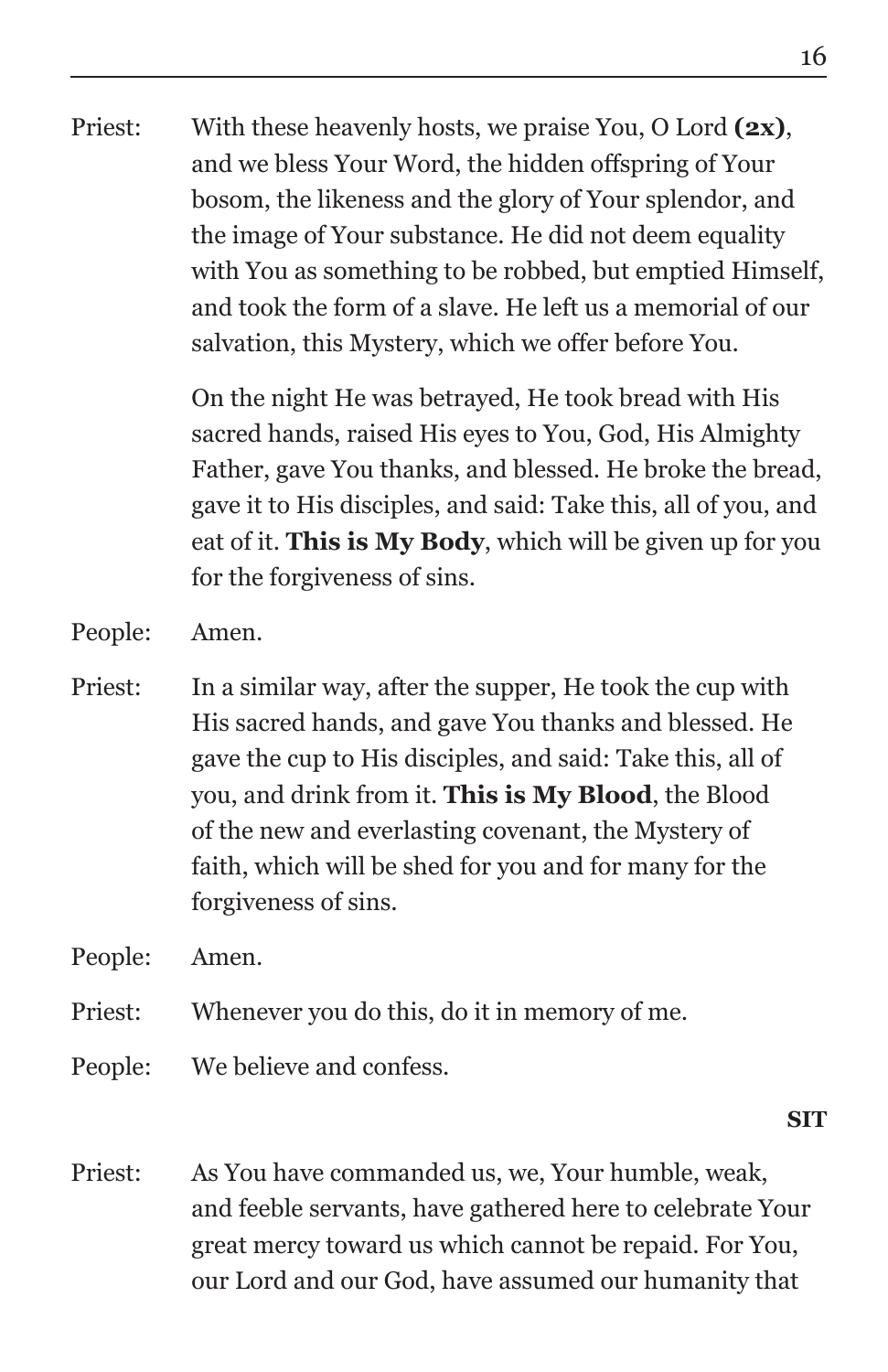we might live in Your divinity, exalted our lowliness, raised us from our fall, revived our mortality, forgiven our debts, justified our sinfulness, enlightened our minds, and overcome our enemies. And for Your help and graces toward us, we raise to You glory, honor, thanksgiving, and praise, now, at all times, and forever. Amen.

- Server: Pray silently. Peace be with us.
- Priest: Lord, God almighty, accept this sacrifice which we offer You for all Your blessings bestowed on our lady, the blessed Mary, ever virgin, on all the just and pious fathers who have been pleasing to You, and on all the prophets, apostles, martyrs, and confessors.

We offer it also for the Holy Catholic Church, and for our holy fathers Mar **N.**, the Supreme Pontiff the Pope of Rome, Mar **N.**, the Patriarch, and Mar **N.**, the Bishop of our diocese, and for all bishops, priests, deacons, monks, and nuns.

Accept this sacrifice O Lord, God almighty, for all who are in sorrow and distress: the needy and weary, the sick and afflicted, for all the deceased who have departed from our midst, for this people who gaze and await Your mercy.

May this sacrifice be accepted, our Lord and our God, for all who are present before Your holy altar. Hear their prayers, pardon their sins, and forgive their iniquities.

Also, for this country **N.** and its inhabitants, this city **N.** and those who dwell in it. Protect it, O Lord, by Your grace and dispel all evil from it. Grant us Your peace and harmony all our days.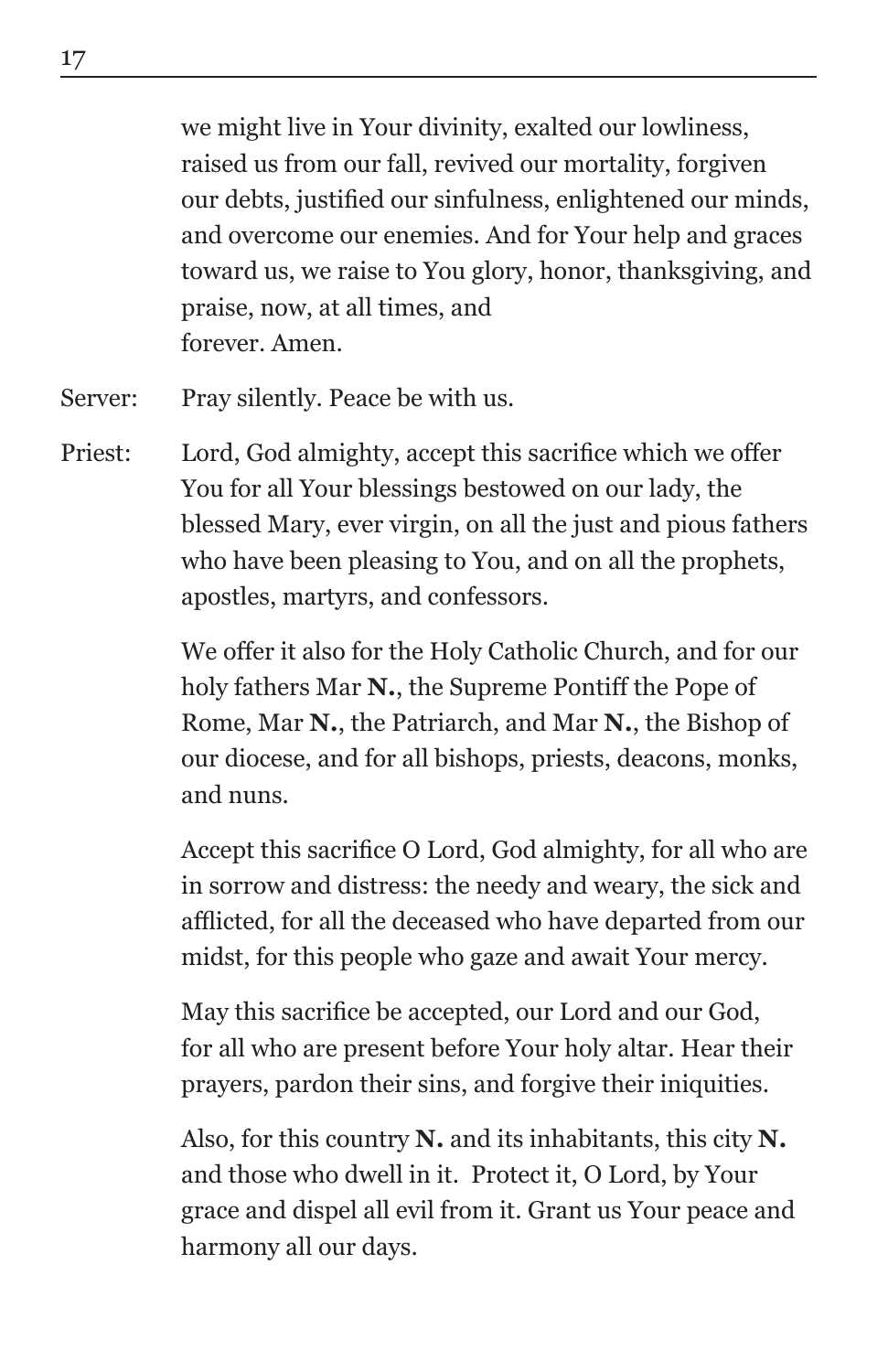- People: O Christ, the peace of those in heaven and on earth, fill the world with Your peace and harmony, O Lord, especially in Your Holy Catholic Church. Bring harmony between Church and state, put an end to wars on earth, and calm the nations that desire war so that we may live a peaceful life, in purity and fear of God.
- Priest: And we also, O Lord, Your humble and weak servants, who are gathered in Your Name and stand before You at this moment, we have received through Tradition the example of Your Son. While rejoicing, glorifying, and exalting, we commemorate and celebrate this great, holy, life-giving, and divine Mystery of the passion, death, burial, and resurrection of our Lord and savior, Jesus Christ.
- Server: In silence and in reverence, stand and pray. Peace be with us.

### **STAND**

Priest: **May Your Holy Spirit come, O Lord,** and rest upon this sacrifice to bless and sanctify it. May it become for us the pardon of debts, the forgiveness of sins, the great hope for the resurrection of the dead, and new life in the Kingdom of heaven with all who have pleased You. For this great and marvelous providence for us, we praise and glorify You without ceasing in Your Church redeemed by the precious Blood of Your Christ. With praise on our lips and radiant faces, we raise glory, honor, thanksgiving, and praise to Your living, holy, and life-giving Name, now, at all times, and forever.

People: Amen.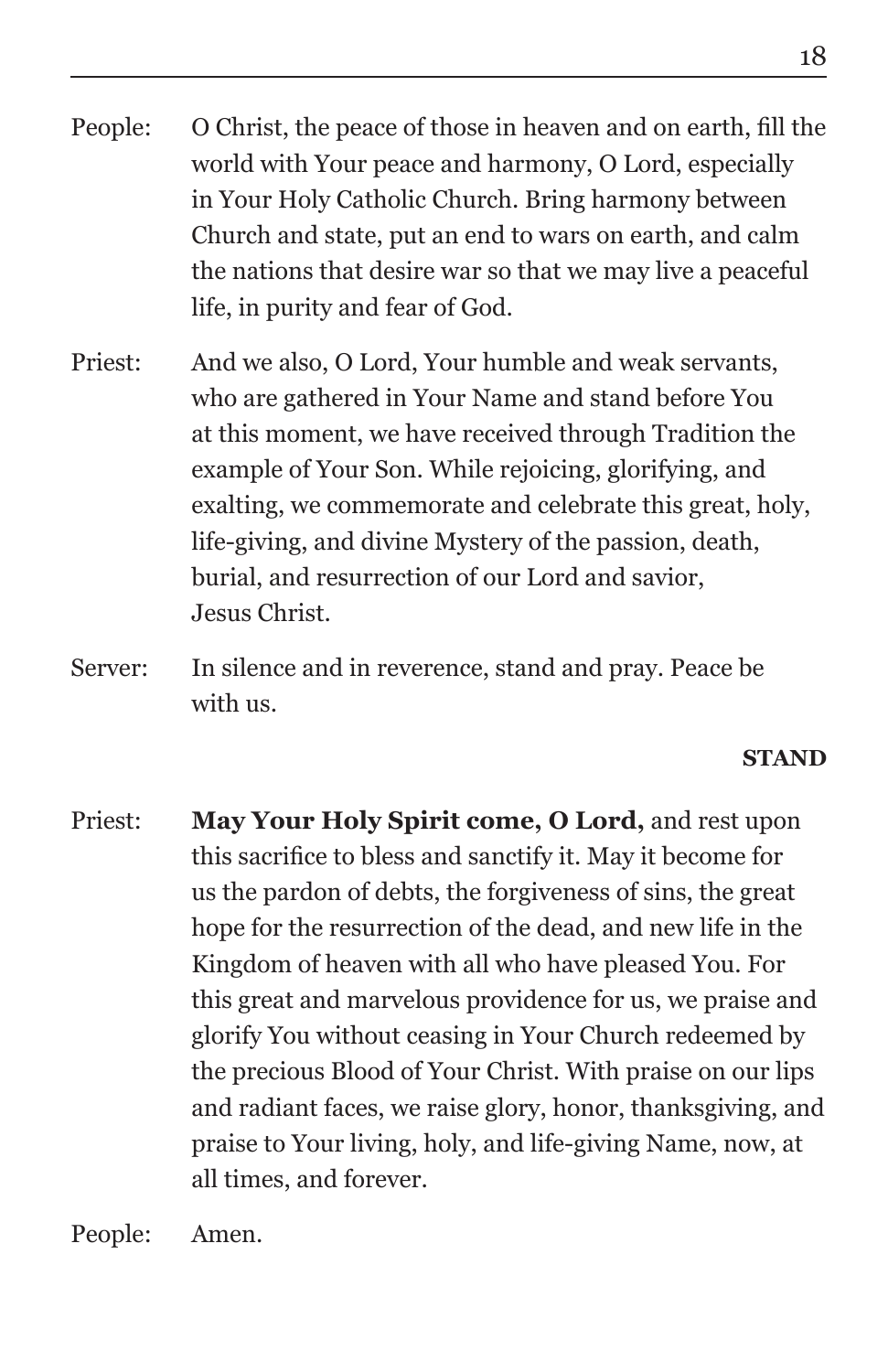### **If there is incense, the following is prayed:**

- Priest: Cleanse the odor of our iniquity, our Lord and our God, with the sweet aroma of Your pleasant love. Wash us of every stain of sin, O good shepherd, Who searched for us, found us lost, and delights in our return. Forgive our debts and sins, those that we know as well as those of which we are unaware, in Your grace and mercy.
- Server: Amen. *Barekhmar*.

### **The Liturgy of Signing and Breaking**

- Priest: The grace of Your mercy, our Lord and our God, draws us near to these glorious, holy, life-giving, and divine Mysteries, although we are unworthy.
- Server: Truly, we are unworthy.
- Priest: With true faith in Your Name, O Lord, we approach these Holy Mysteries. In Your mercy, we break, and in Your compassion, we sign the life-giving Body and Blood of our Lord Jesus Christ, in the Name of the † Father, and of the Son, and of the Holy Spirit, forever.

People: Amen.

Priest: The Precious Blood is signed with the life-giving Body of our Lord Jesus Christ, in the Name of the † Father, and of the Son, and of the Holy Spirit, forever.

People: Amen.

Priest: The Sacred Body is signed with the forgiving Blood of our Lord Jesus Christ, in the Name of the † Father, and of the Son, and of the Holy Spirit, forever.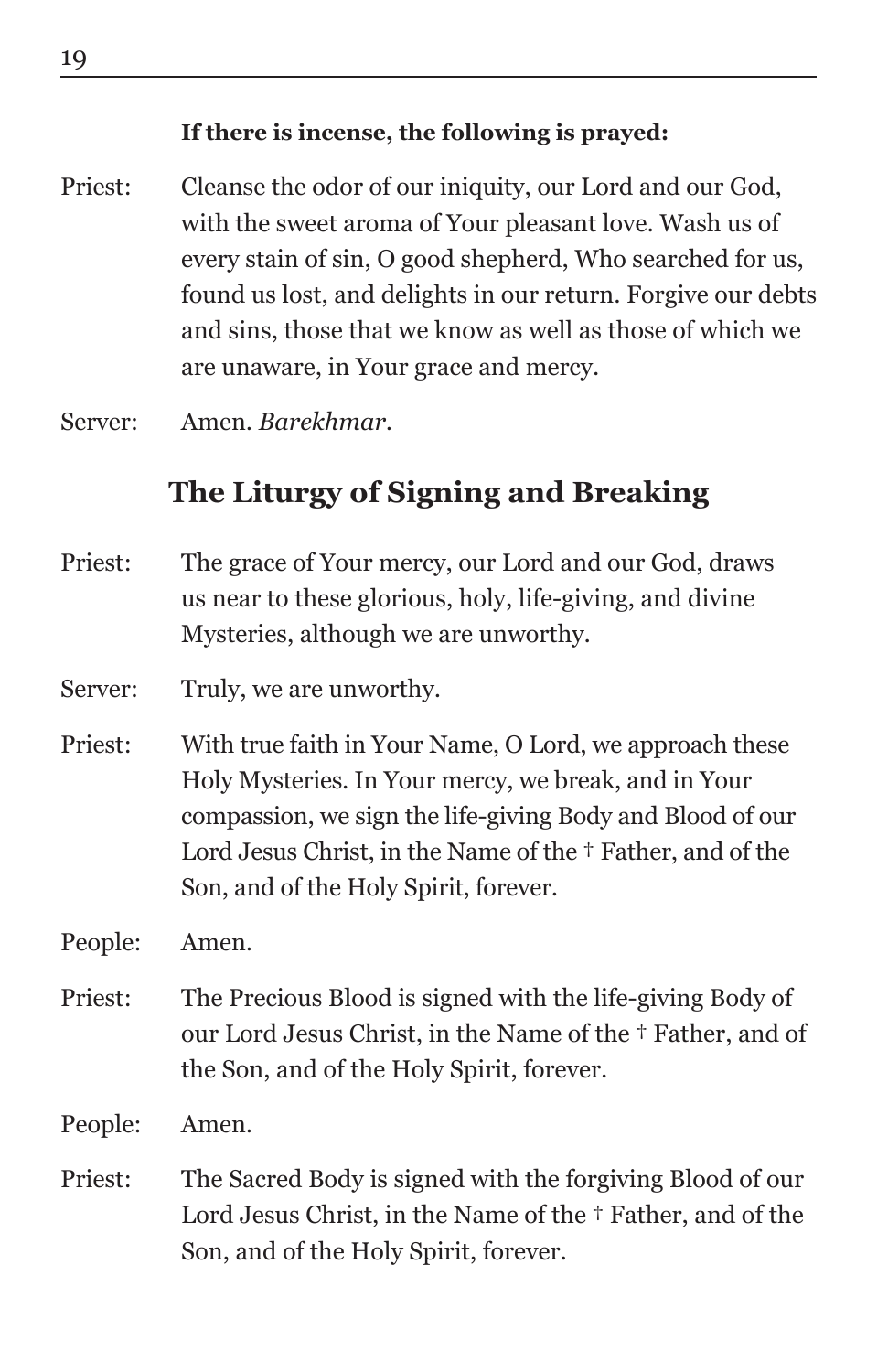People: Amen.

Priest: Set apart, sanctified, perfected, united, and sealed one to the other are these glorious, holy, life-giving, and divine Mysteries, through the revered and exalted Name of Your glorious Trinity, Father, Son, and Holy Spirit. May the Mysteries, Lord, be for the forgiveness of our offenses, the pardon of our faults, the great hope of the resurrection from the dead, and new life in the Kingdom of heaven, for us, and for the Holy Church of Christ our Lord, which is here and everywhere, now, at all times, and forever.

People: Amen.

#### **SIT**

| Server: | † Shuha lawa w-lawra    | <sup>†</sup> Glory be to the Father, |
|---------|-------------------------|--------------------------------------|
|         | walruha dqudhsha.       | and to the Son and to                |
|         | Kruwwe was-rape,        | the Holy Spirit. The                 |
|         | w-rabbay malakhe,       | cherubim, seraphim and               |
|         | b-dhihla warthetha      | the archangels, in fear and          |
|         | qaymeen qdham madhbha.  | in awe, stand before the             |
|         | W-hayreen beh b-khahna  | altar gazing upon the priest         |
|         | $(b - khumra) d - qase$ | <b>(bishop)</b> as he breaks and     |
|         | wampallegh paghreh      | shares the Body of Christ            |
|         | damsheeha l-husaya      | for the forgiveness of sins.         |
|         | d-hawbe.                |                                      |

Priest: The grace of our Lord Jesus Christ, the love of God the Father, and the communion of the Holy Spirit be with us, † now, at all times, and forever.

People: Amen.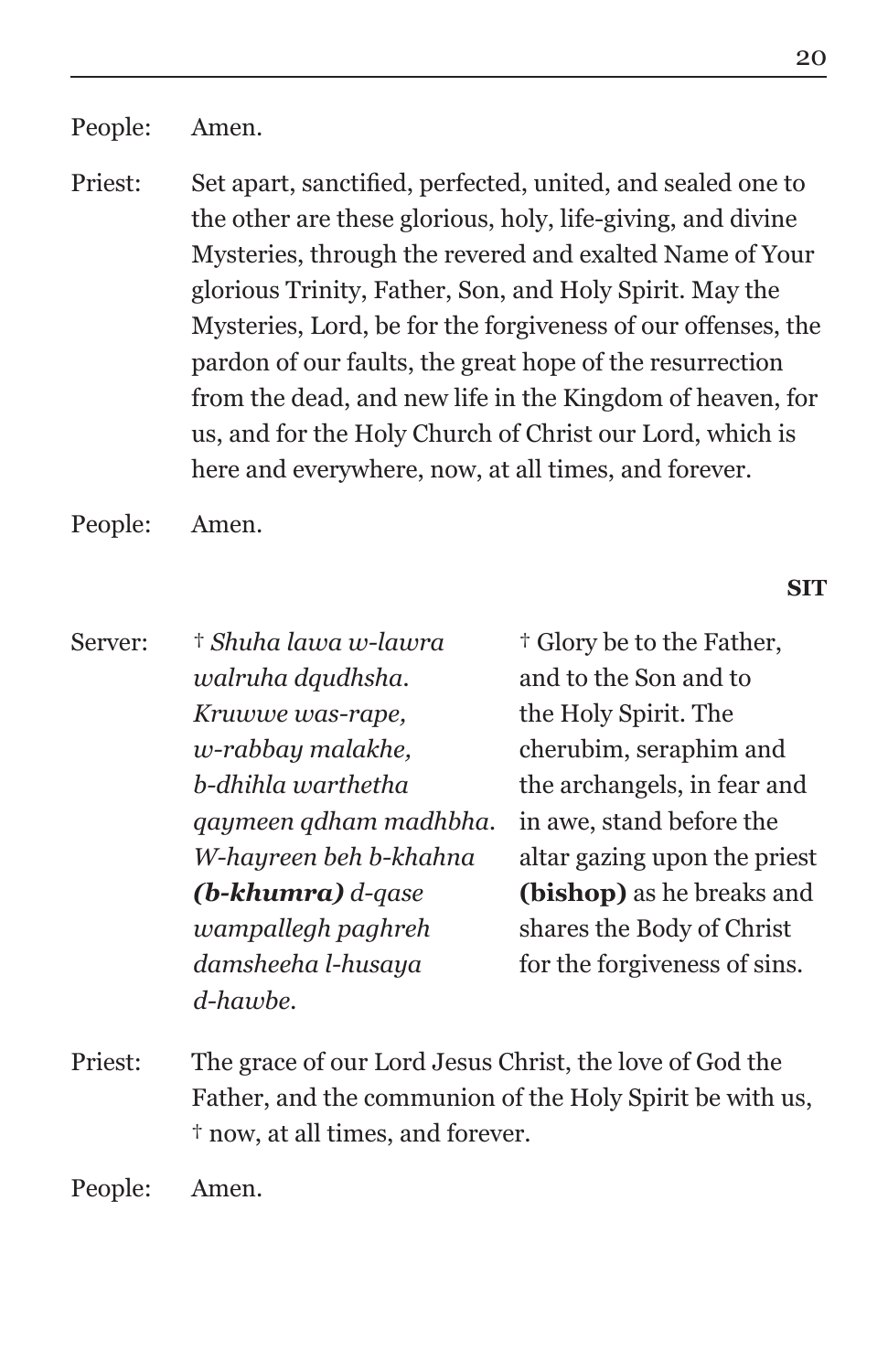Server: Let us approach, with piety and reverence, the Mystery of the Precious Body and Blood of our Savior. With a pure heart and true faith, let us recall His passion and meditate on His resurrection.

> For our sake, the only-begotten of God took from humanity a mortal body with a rational and immortal soul. By His life-giving laws and His holy commandments, He led us from error to the knowledge of the truth. According to His plan of salvation for us, the first-born of our humanity was tested on the cross.

> He rose from the dead and ascended into heaven. He gave us His Holy Mysteries, by which we recall all His graces for us.

Therefore, with overflowing love and a humble will, let us receive the gift of eternal life. Let us participate in the Mysteries of the Church through pure prayer and deep contrition. With hope in our repentance, let us convert from our iniquities, weep over our sins, and ask mercy and pardon from God, the Lord of all, as we forgive our neighbors their offenses.

- People: Lord, forgive our sins and offenses.
- Server: Let us purify our conscience from division and dispute.
- People: Lord, forgive our sins and offenses.
- Server: Let us purify our souls from hatred and hostility.
- People: Lord, forgive our sins and offenses.
- Server: Let us receive this communion and be sanctified by the Holy Spirit.
- People: Lord, forgive our sins and offenses.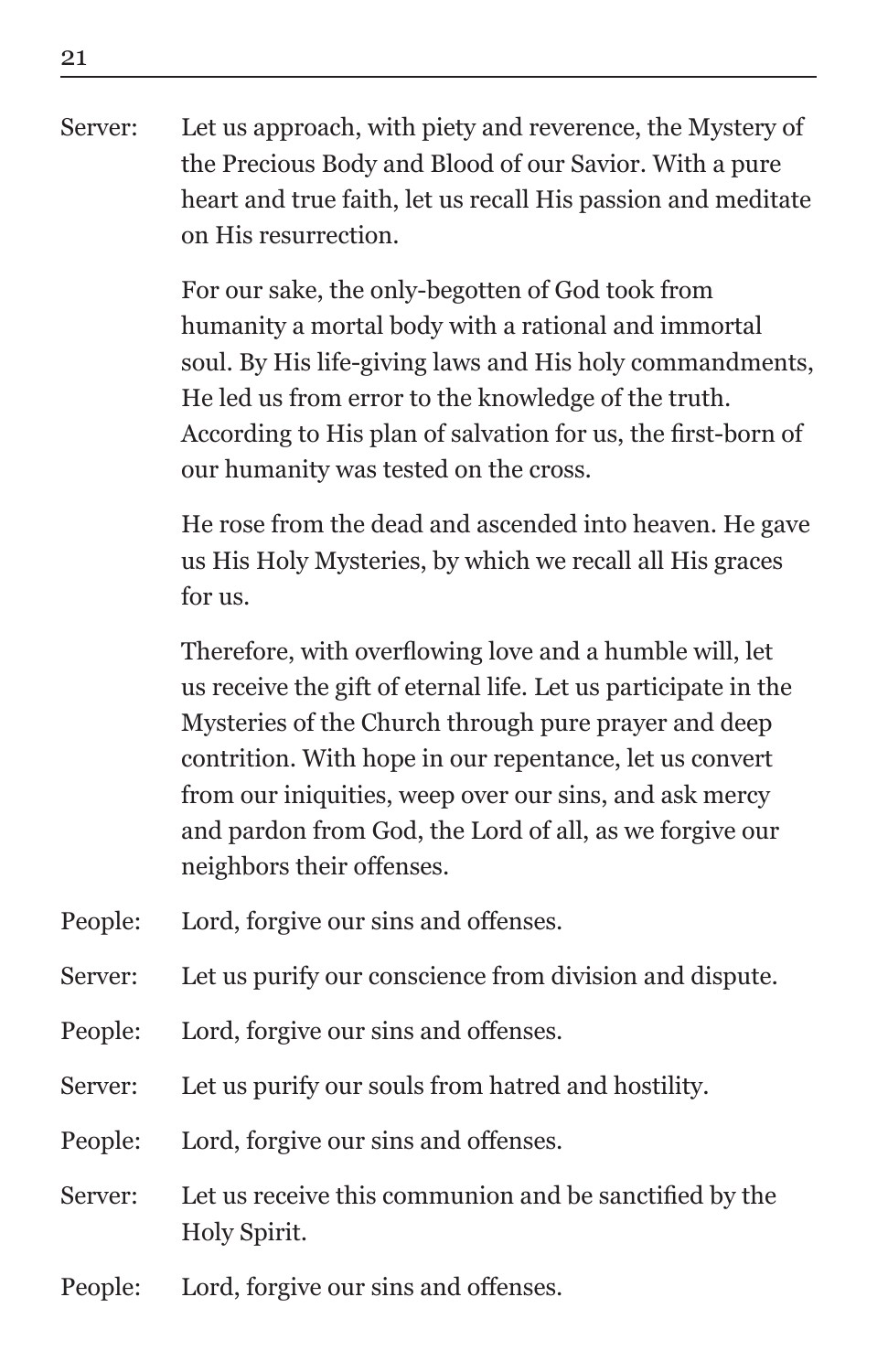| Server: | United in one mind, let us receive in harmony<br>these Mysteries.                                               |
|---------|-----------------------------------------------------------------------------------------------------------------|
| People: | Lord, forgive our sins and offenses.                                                                            |
| Server: | Let these Mysteries, Lord, be for the resurrection of our<br>bodies and the salvation of our souls.             |
| People: | And everlasting life.                                                                                           |
| Server: | Let us pray. Peace be with us.                                                                                  |
| Priest: | Forgive, O Lord, in Your mercy, the sins and offenses of<br>Your servants, and sanctify our lips by Your grace. |

### **Sundays, Feast Days, Ordinary Days, Memorials, and Funerals:**

Make us worthy, our Lord and our God, to stand always before You with pure hearts and radiant faces. With the filial confidence from Your mercy, we call upon You and say:

### **Feasts of the Lord:**

Make Your peace dwell in our hearts, O Lord, Your truth be proclaimed by our tongues, and Your cross be the guide of our souls, as we praise You like the harp and sing Your glory. Make us worthy, that in filial confidence from You, we proclaim before You this pure and holy prayer which You have taught Your disciples, "Whenever you pray, pray then like this:"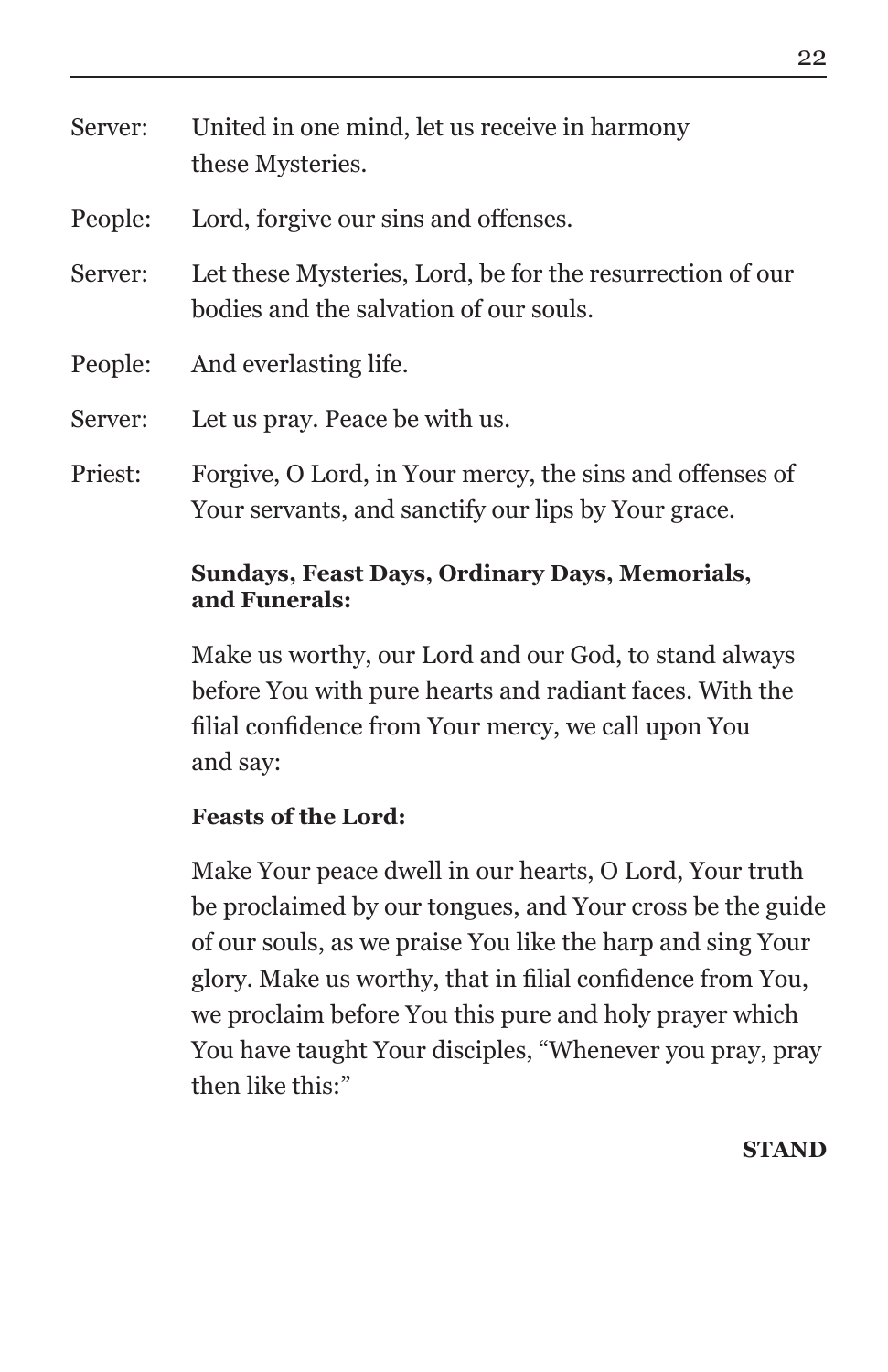People: *Baban deeleh bishmayya, payish mqudhsha shimmukh, athya malkuthukh, hawe' ijbonukh, dikh deeleh bishmayya hawe hum bara. Hallan lukhma sunqana didyu, wishwoq talan gnahan wikhteeyathan, dikh dham akhnee shweqlan ta ana dimtu'dela illan. La mabeerittan b-juraba, illa mkhalislan min beesha, msabab deeyukh eeleh malkutha, w-khayla, w-tishbohta l-'alam 'almeen. Amen.*

Our Father Who art in heaven, hallowed be Thy Name. Thy Kingdom come, Thy will be done on earth as it is in heaven. Give us this day our daily bread and forgive us our trespasses, as we forgive those who trespass against us. And lead us not into temptation, but deliver us from evil. For the Kingdom, the power, and the glory are Yours, now and forever. Amen.

- Priest: Yes, O Lord God almighty, You are good and Father full of mercy, we beg the greatness of Your compassion. Do not let us fall into temptation, Lord, but deliver us from the evil one and his hosts, for Yours is the Kingdom, the power, and the authority in heaven and on earth, † now, at all times, and forever.
- People: Amen.

### **KNEEL**

| Priest: | † Shlama 'amkhon.                       | <sup>†</sup> Peace be with you.            |
|---------|-----------------------------------------|--------------------------------------------|
| People: | 'Ammakh w'am ruhakh.                    | With you and your spirit.                  |
| Priest: | Qudhsha l-qadeeshe ya-e<br>b-shalmutha. | The Holy is suitable for the<br>holy ones. |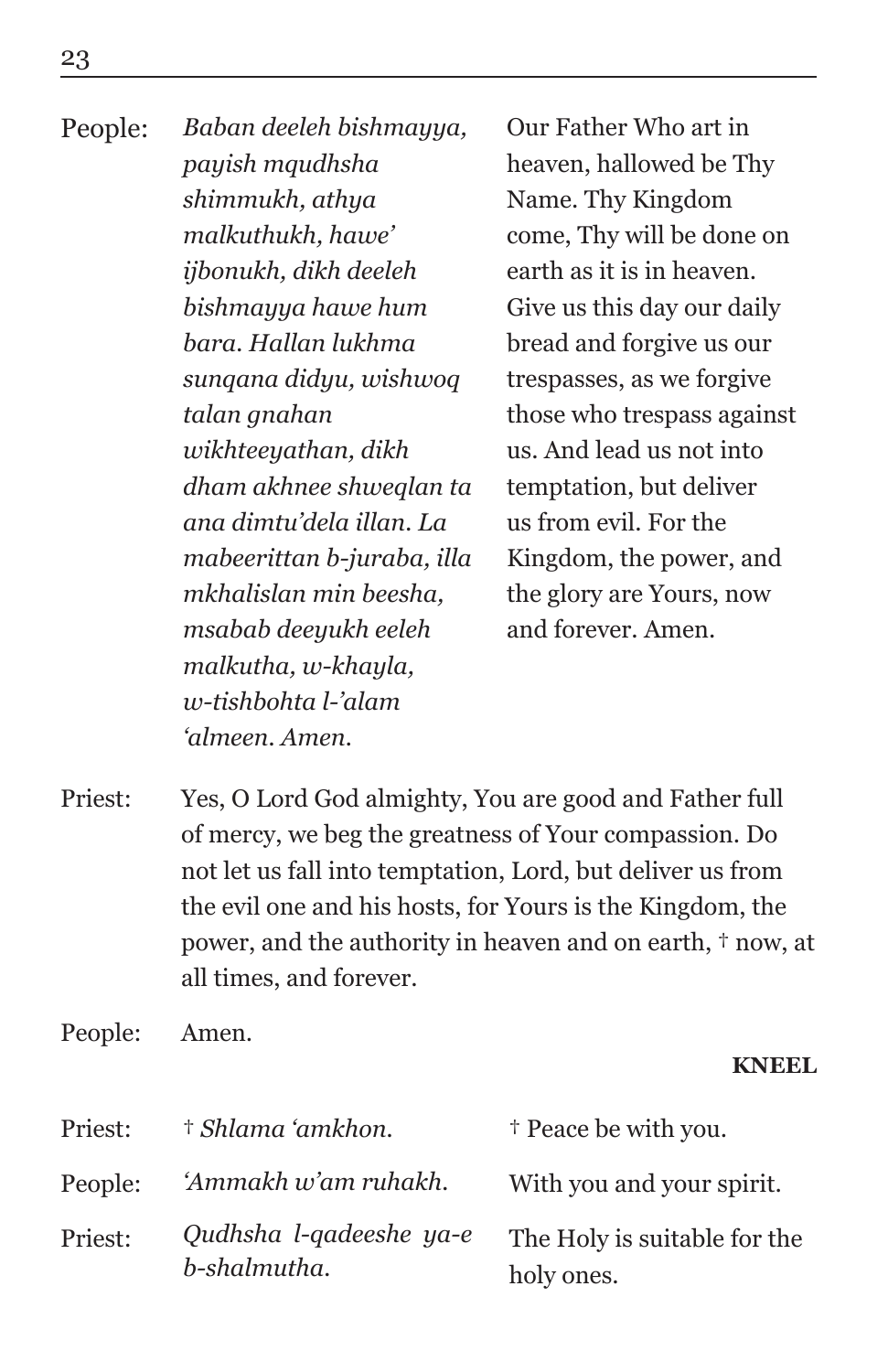| Hadh awa qadeesha,       | One Holy Father,                        |
|--------------------------|-----------------------------------------|
| hadh bra gadeesha,       | one Holy Son,                           |
| hadh ruha gadeesha.      | one Holy Spirit.                        |
| † Shuha lawa w-lawra     | <sup>†</sup> Glory be to the Father and |
| walruha qadeesha l-'alam | to the Son and to the Holy              |
| 'almeen. Amen.           | Spirit, forever. Amen.                  |
|                          |                                         |

### **On Feasts of the Lord, the prayer "Great Are You" (***d-Hilat***) proper for the feast is prayed, followed by:**

| Server: | Shabbah lalaha hayya.    | Glorify the living God.                                   |
|---------|--------------------------|-----------------------------------------------------------|
| People: |                          | Tishbohta leh b-'edteh, wa-<br>Glory to Him in His Church |
|         | 'layn rahmaw wahnaneh,   | and may His mercy and                                     |
|         | bkulhon zawne w-'iddane. | kindness be forever                                       |
|         |                          | upon us.                                                  |

#### People/ Server: **The Communion Hymn (***'Oneetha d-Wem***) that is proper for the day is recited, followed by:**

- Priest/ People: Sanctify our bodies by Your Holy Body, pardon our sins by Your Precious Blood, and purify our conscience by Your mercy. Christ, You are the hope of our nature, forever.
- Server: *Barekhmar.*
- Priest:  $\dagger$  May the gift of grace of our Lord Jesus Christ be perfected in all of us through His mercy.
- People: Forever and ever, amen.

#### People/ Server: **Continuation of the Communion Hymn (***'Oneetha d-Wem***) that is proper for the day is recited, or the following:**

Brothers and sisters, the Church calls us to receive the Body of the Son and to drink His chalice in faith in His Kingdom.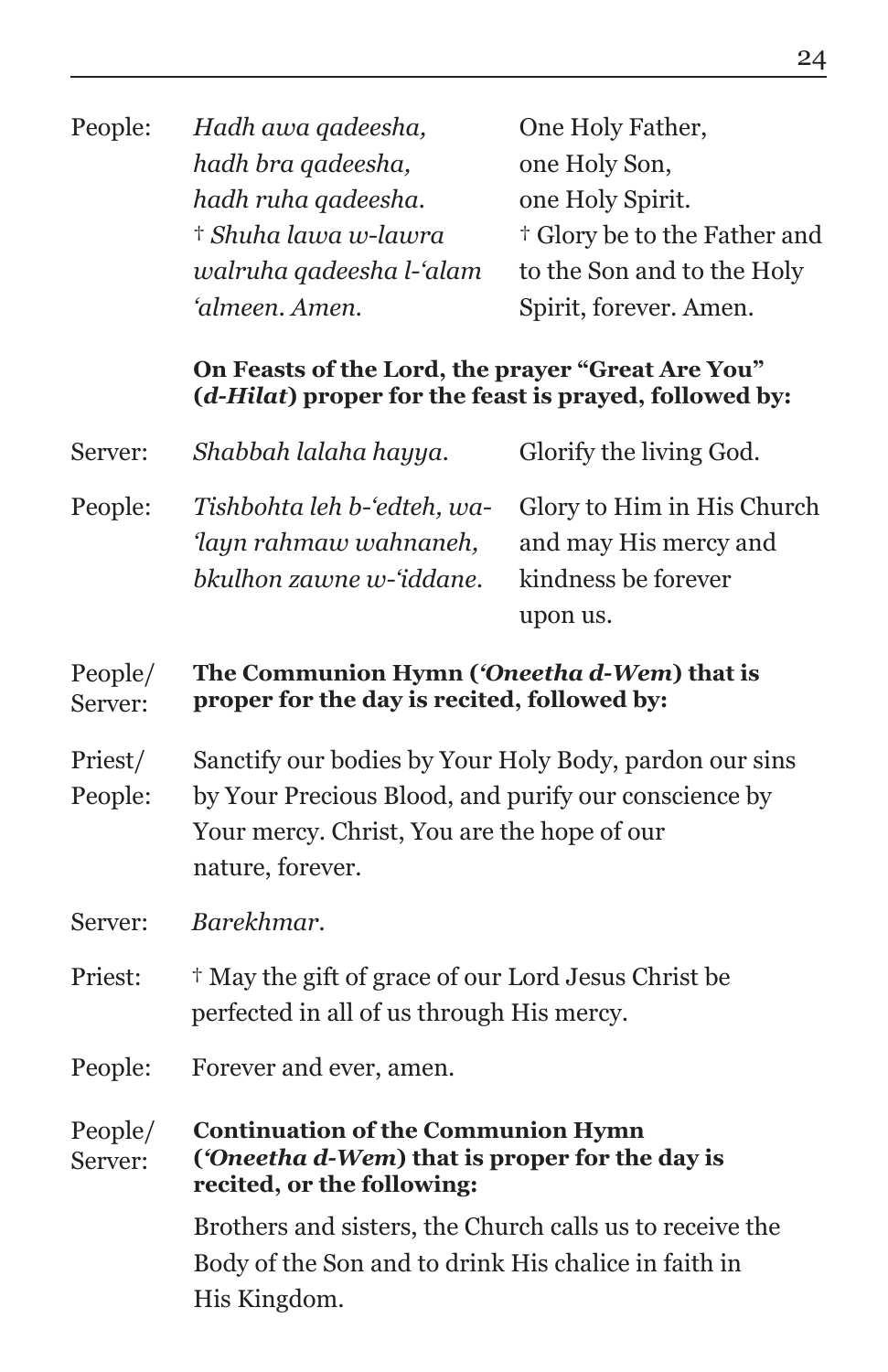### **Hymn of Thanksgiving**

*Maran Isho'* (O Lord Jesus)

### **Sundays and Feast Days:**

| Maran Isho' malka zgheetha:                                                    | O Lord Jesus, adorable King:                                            |
|--------------------------------------------------------------------------------|-------------------------------------------------------------------------|
| Ghlibleh b-hasheh l-motha                                                      | Who conquered death through His                                         |
| qish-ya.                                                                       | suffering.                                                              |
| Bird Alaha kimqawillan:                                                        | O Son of God Who promised us:                                           |
| Khaye khathe b-go malkutha.                                                    | new life in His Kingdom above.                                          |
| Marhiq minnan kul oqane:                                                       | Remove all our calamities:                                              |
| W-mashree b-athran shayna                                                      | and in their place, peace                                               |
| $w$ -rahme.                                                                    | and mercy.                                                              |
| Byoma d-athit qemukh qamukh:<br>W-paltukh l-urkhukh mikh<br>'ijbonukh.         | When You return, let us arise:<br>to come meet You, as You desire.      |
| B-go osha'ne shakrukh                                                          | We glorify You for Your grace:                                          |
| l-shimmukh: L-tawta                                                            | with "hosannas" sung to                                                 |
| d-widhlukh immid kulla.                                                        | Your Name.                                                              |
| D-zidlay rahmukh ta nashuthan:                                                 | Mercy flows to humanity:                                                |
| W-bhere hubbukh limheeluthan.                                                  | Your love shines on mortality.                                          |
| W-shwiglukh htahan b-go<br>husayukh: Shuha l-shimmukh ta<br>ath khletukh.      | When You forgive, sin is removed:<br>for Your great gift, glory to You. |
| Mburkha w-myuqra b-gawi                                                        | Blessed be Your honor from above:                                       |
| d-athrukh: Dikshawqittay                                                       | forgiver of sins in                                                     |
| gnahan b-rahmukh.                                                              | Your love.                                                              |
| B-na'me deeyukh makhshikh<br>l-kullan: D-shakrukh<br>w-saghthukh l-Alahuthukh. | In Your goodness, make us<br>worthy: to worship Your divinity.          |
| W-ta maruthukh b-kul                                                           | And offer You, now, as has                                              |
| 'iddane: Masqukh shuha                                                         | been, eternal praise:                                                   |
| dayim wamen.                                                                   | Amen, amen.                                                             |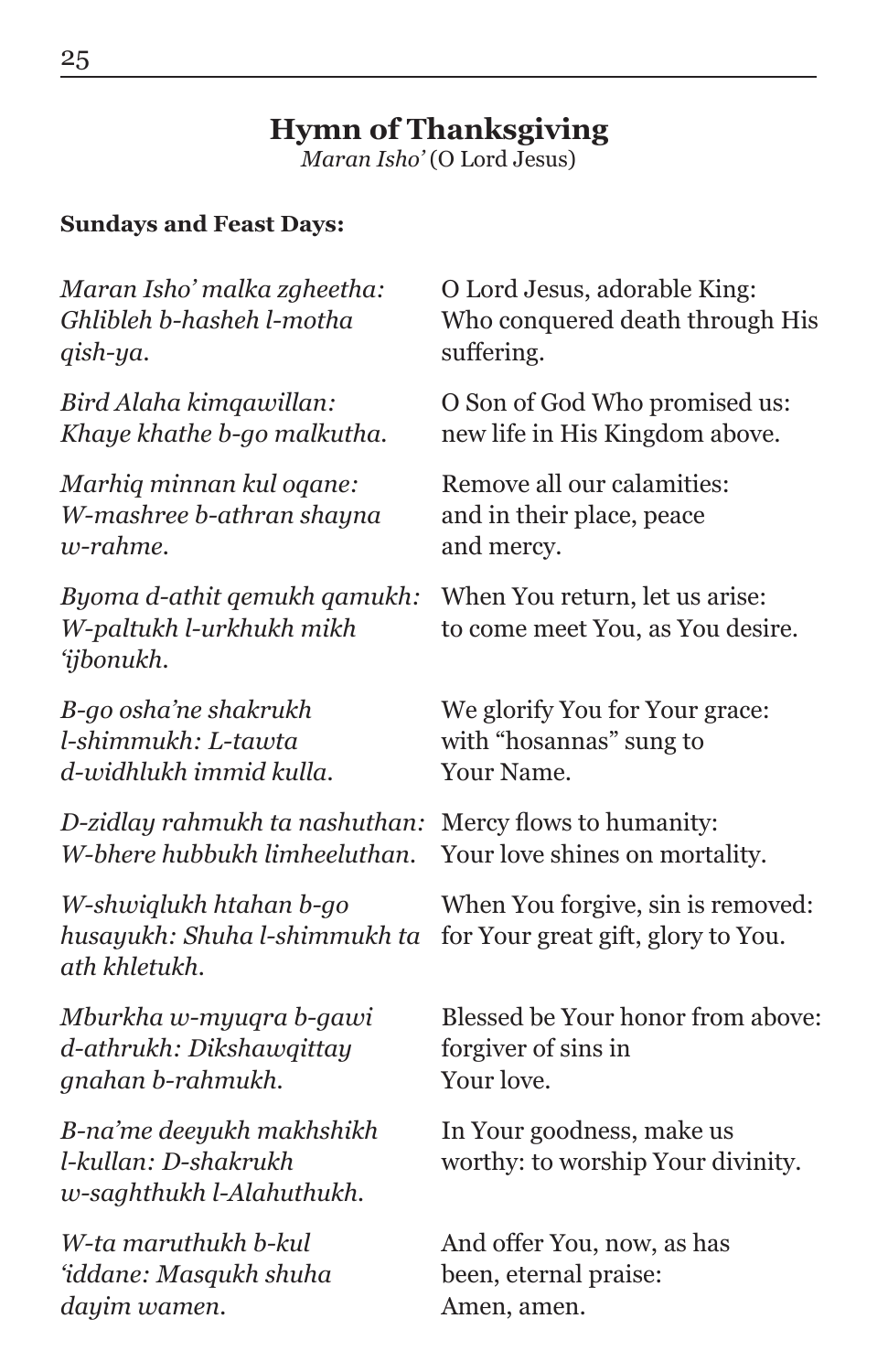## **Hymn of Thanksgiving**

*Hayyil Maran* (Strengthen, O Lord)

### **Feasts of the Lord:**

Strengthen, O Lord, the outstretched hands: That received You for our pardon.

Make them worthy that at all times: They bear fruits to Your sanctitude.

The lips that praised You in Your Church: Be made worthy to sing Your praise.

The ears that heard Your noble voice: May never hear sounds of terror.

The eyes that saw Your great mercy: May they gaze at Your blessed hope.

The tongues as well that cried "holy": Strengthen them to proclaim the truth.

The legs that walked into Your church: Let them walk into Your Kingdom.

Renew the bodies in new life: That consumed Your living body.

Our people who laud Your Godhood: Increase Your benefit to them.

In us may Your great love strengthen: That our thanks to You may deepen.

Open Your gates to our pleading: So our service may be pleasing.

And offer You, now, as has been, eternal praise: Amen, amen.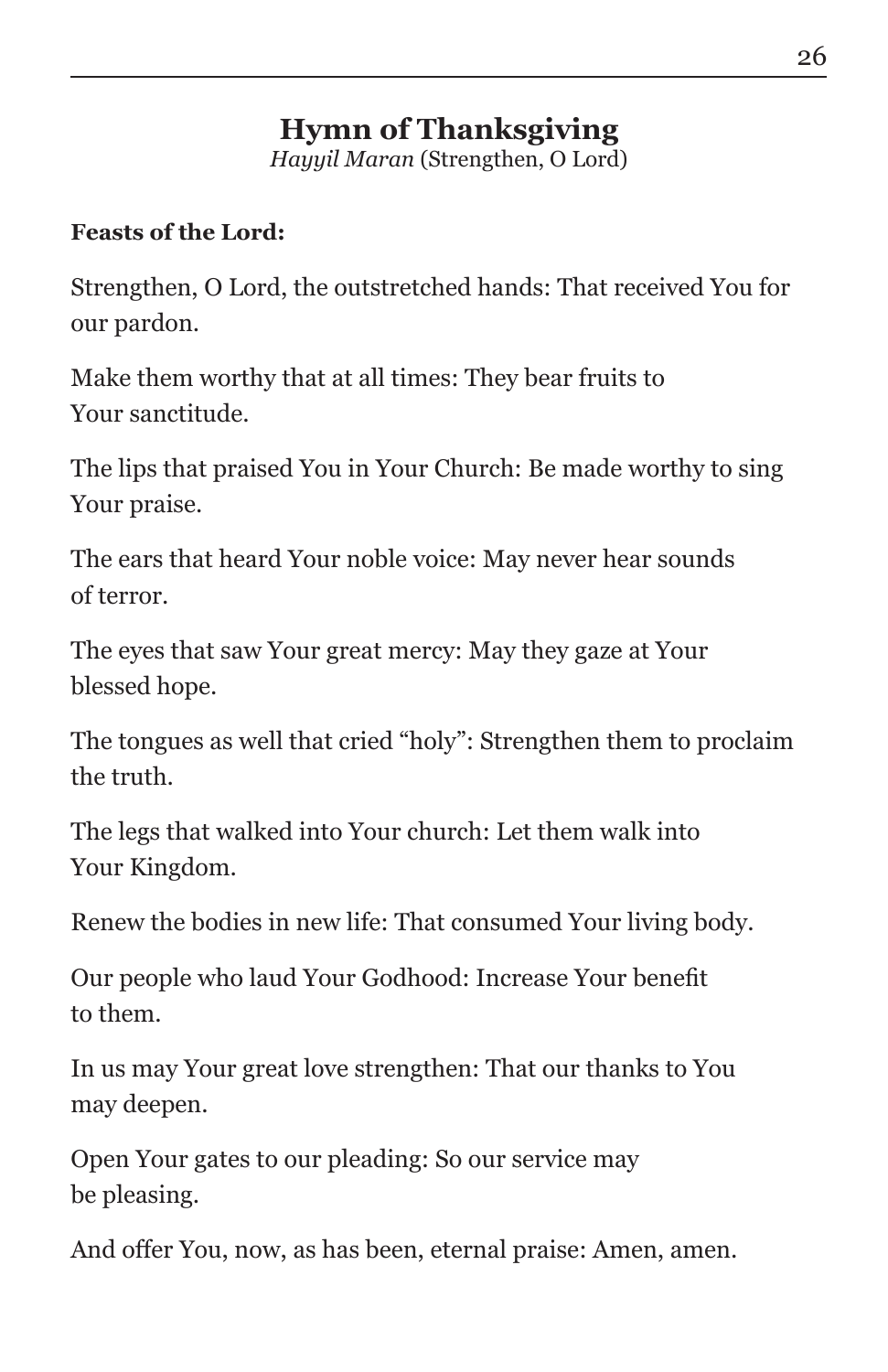### **Hymn of Thanksgiving**

*Raze Densawn* (Mysteries That We Have Received)

### **Ordinary Days, Memorials, and Funerals:**

May the Mysteries that we have received in faith: be for the forgiveness of our offenses.

O Christ, King of all ages: You took the form of a slave and creator.

Through Your Body and Blood, You have atoned: The sins and offenses of Your believers.

Make us worthy to behold: Your second coming with confidence.

And with the multitudes of the heavenly hosts: We raise to You glory. Amen and amen.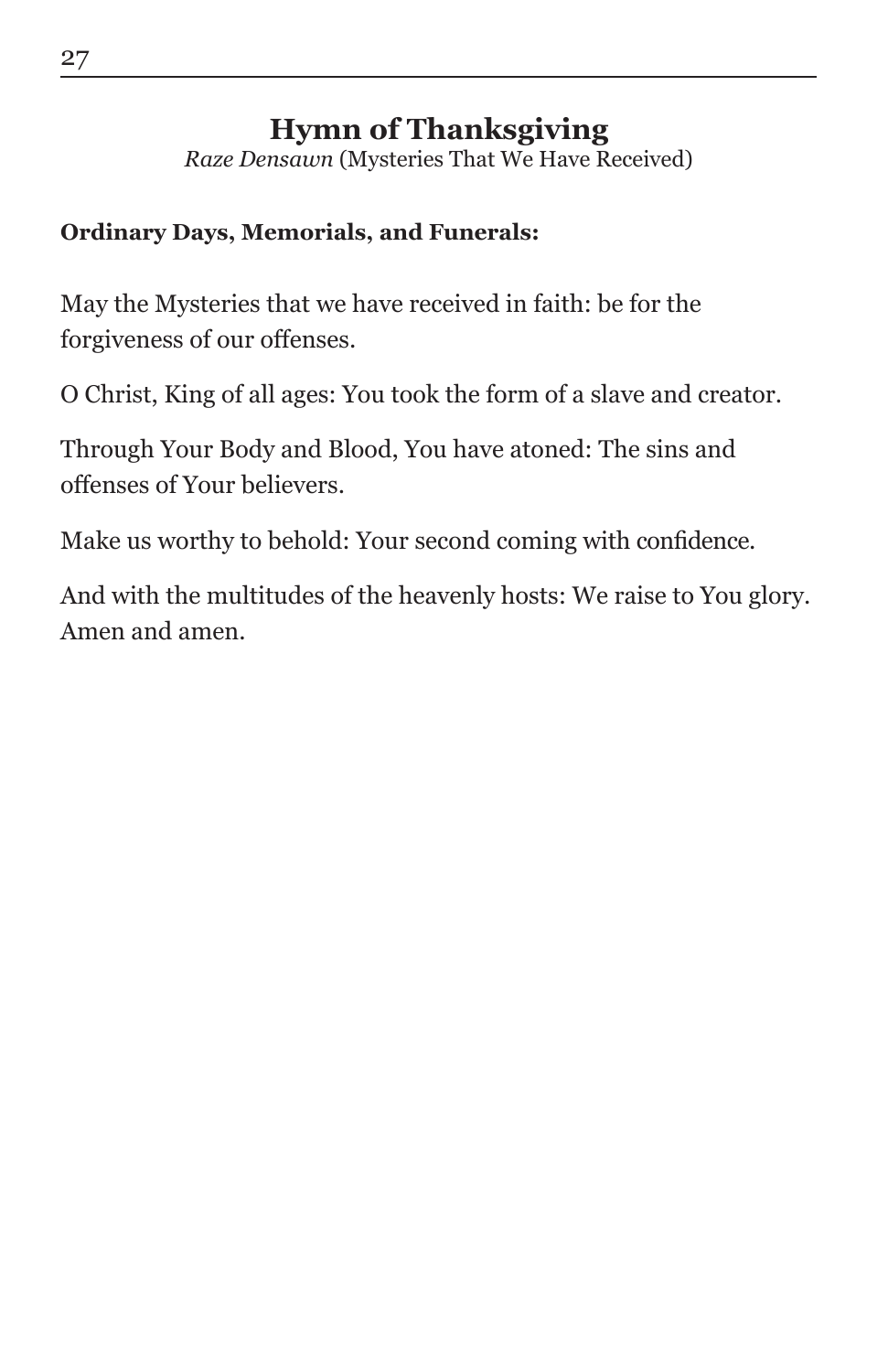- Server: By the grace of the Holy Spirit, we have all approached and shared in the reception of these glorious, holy, lifegiving, and divine Mysteries. Let us thank and glorify God Who has given them.
- People: Glory to Him for His indescribable gift.
- Server: Let us pray. Peace be with us.

### **Final Prayers**

### **Sundays and Feasts:**

Priest: It is right and just, O Lord, **(2x)** at all times, to thank, bless, and glorify the majesty of Your Name. For in Your goodness, You have allowed us weak mortals, together with the spiritual beings, to praise Your Name, to participate in the gift of Your Mysteries, to enjoy the sweetness of Your words, and to raise up to Your divinity the chants of praise and glory at all times, O Lord of all, † Father, Son, and Holy Spirit, forever.

**or:**

Christ is our God, our Lord, our King, our Savior, the giver of life, and the forgiver of sins, Who in His grace and mercy, has made us worthy to receive His precious Body and Blood. Grant us, O Lord, to please You with our words, actions, thoughts, and deeds. May this pledge, which we have received and will receive obtain for us pardon for our faults, the great hope of the resurrection from the dead and the new life in the heavenly Kingdom with all who have pleased You, by Your grace and mercy, forever.

People: Amen. *Barekhmar*.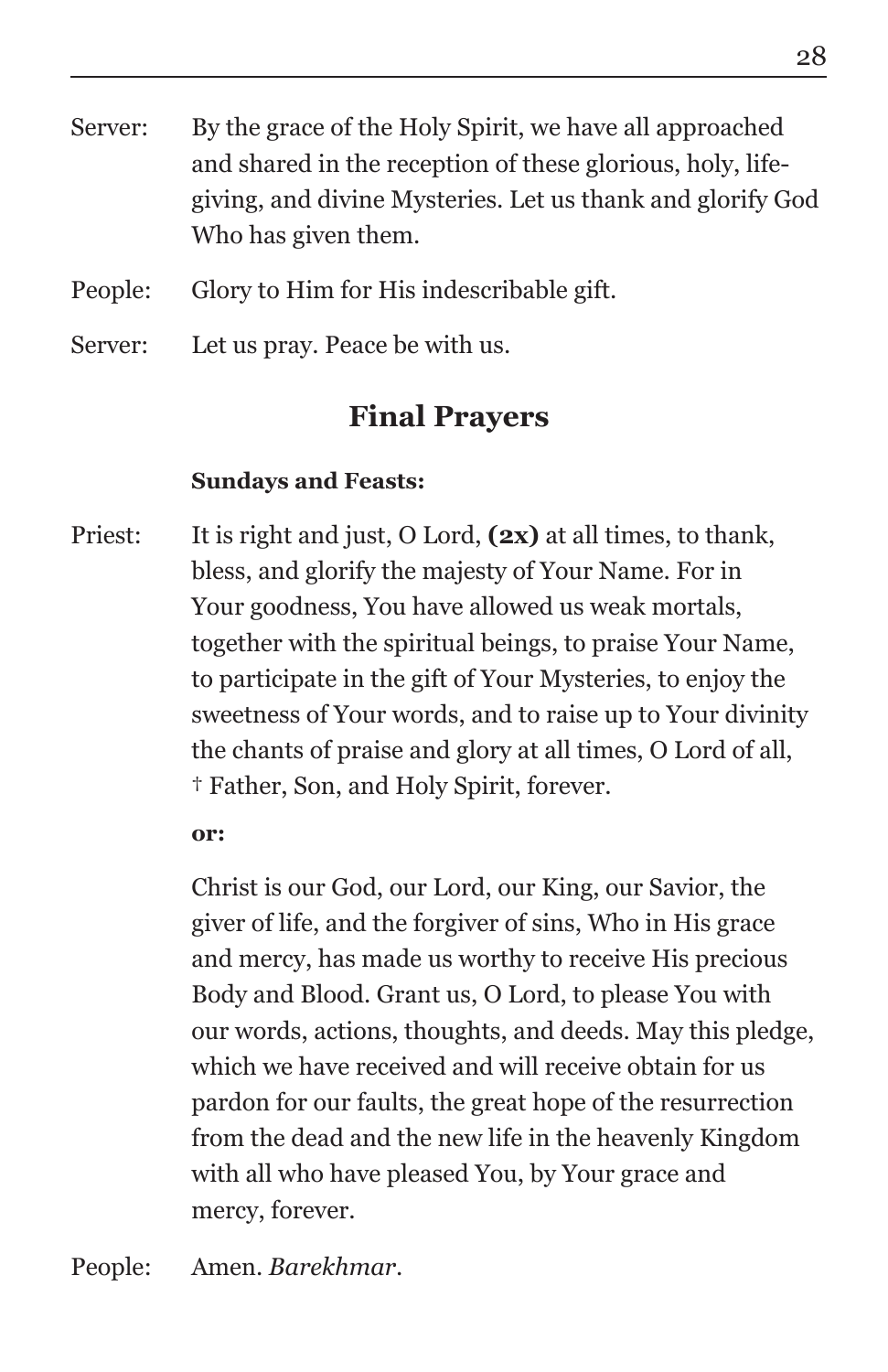### **Ordinary Days, Memorials, and Funerals:**

Priest: We praise You, O Christ, and we bless You, for You have come and visited our hearts this day by receiving Your Body, Blood, and Your divine Word. We beseech You that the Mysteries we have received may bring the fruits of hope, peace, and joy, forever.

**or:**

Glory, honor, thanksgiving, and praise, we raise at all times to Your glorious Trinity. For in Your mercy, You granted us the Holy Mysteries for the forgiveness of our sins, O Lord of all, Father, Son, and Holy Spirit, forever.

People: Amen. *Barekhmar*.

#### **STAND**

### **Final Blessing**

### **Sundays and Feasts:**

Priest: God, Who has blessed us  $\dagger$  with every spiritual grace in heaven through Jesus Christ our Lord **(2x)**, has also given us His Body and Blood as a pledge of life that cannot be corrupted.

> May He bless our assembly †, protect our community †, and purify our people †, who have come and have been renewed by the power of the glorious, holy, life-giving, and divine Mysteries. And by the living sign of the Lord's Cross, may you be sealed and protected from all evil, both hidden and manifest, now  $\dagger$ , at all times, and forever.

People: Amen.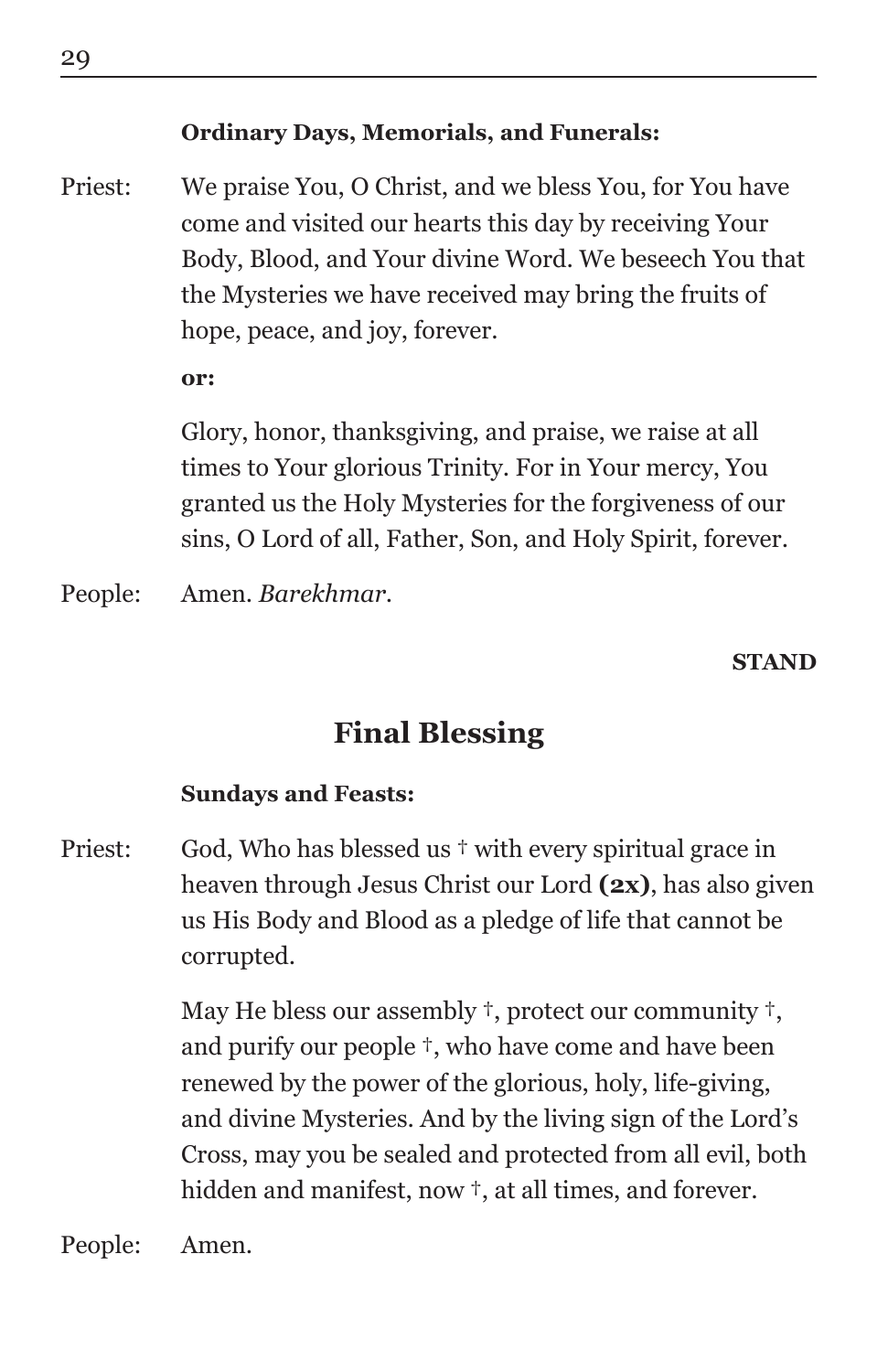### **Ordinary Days and Memorials:**

Priest: May our Lord Jesus Christ, Whom we have served and glorified, make us worthy of the glory of His Kingdom and eternal joy with His angels. May He make us worthy to appear blameless before Him, through His grace and mercy, and to stand at His right hand in the heavenly Jerusalem through His glorious, holy, life-giving, and divine Mysteries. To Him be glory and may His right hand of mercy overshadow us and all creation, now †, at all times, and forever.

**or:**

May our Lord Jesus Christ, Who has forgiven us by His Body and cleansed our sins by His Blood, be glorified in His Church. May His goodness rest upon you and blessings and graces fill your homes. May our Lord and God save you from the evil one and His hosts through the prayers of the Blessed Virgin Mary and all the saints. May you be sealed and protected from all evil, both hidden and manifest, now †, at all times, and forever.

People: Amen.

### **Funerals:**

Priest: May God, the Lord of all, grant **(him/her)** a glorious resurrection, with the righteous deceased who did His will. May the love and mercy of our adored God come and rest upon this assembly, now †, at all times, and forever.

People: Amen.